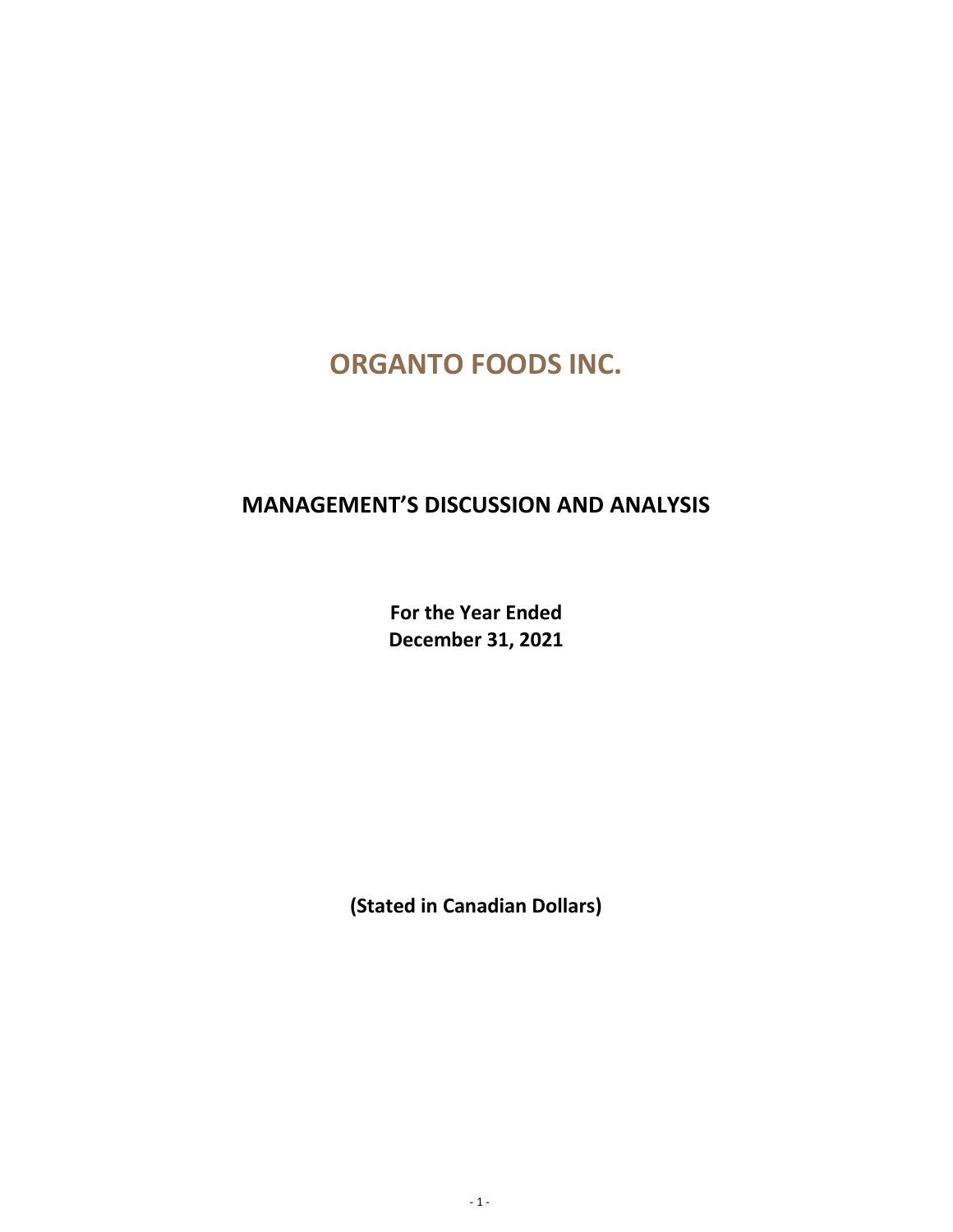#### Basis of Presentation

The following Management's Discussion and Analysis ("MD&A") provides an overview of the business and operations of Organto Foods Inc. for the three months and year ended December 31, 2021. This report should be read in conjunction with the Company's December 31, 2021 audited annual consolidated financial statements which have been prepared in accordance with International Financial Reporting Standards ("IFRS"), as issued by the International Accounting Standards Board ("IASB").

Additional information regarding the Company, including our Annual Information Form, is available on SEDAR at [www.sedar.com](http://www.sedar.com/) and our website at www.organto.com.

Except where the context otherwise requires, all references in this MD&A to the "Company", "we", "us", "our" and "Organto" or similar words and phrases relate to Organto Foods Inc. and its subsidiaries, taken together.

All currency amounts are expressed in Canadian dollars unless noted otherwise. In addition, "this quarter" or "current quarter" refers to the three months ended December 31, 2021.

This MD&A is dated May 2, 2022.

## **FORWARD-LOOKING STATEMENTS**

This document contains certain forward-looking information and forward-looking statements, as defined in applicable securities laws (collectively referred to as "forward-looking statements"). Often, but not always, forward-looking statements can be identified by the use of words such as "plans," "expects" or "does not expect," "is expected," "planned," "budget," "scheduled," "estimates," "continues," "forecasts," "projects," "targets", "predicts," "intends," "anticipates" or "does not anticipate," or "believes," or variations of such words and phrases, or statements that certain actions, events or results "may," "could," "would," "should," "might" or "will" be taken, occur or be achieved. Forward-looking statements involve known and unknown risks, uncertainties and other factors that may cause our actual results, performance or achievements to be materially different from any of our future results, performance or achievements expressed or implied by the forward-looking statements; consequently, undue reliance should not be placed on forward-looking statements.

Forward-looking statements are based on a number of assumptions that may prove to be incorrect, including, but not limited to, assumptions about our ability to carry out our plans and objectives; our ability to sell our products through traditional, on-line and specialty retailers, distributors and other channels in Europe and other markets; our ability to build out our branded products portfolio; our ability to procure required volumes of both organic and specialty produce from strategic third party suppliers; our ability to meet import and export requirements; our ability to attract and retain skilled personnel and professionals; our ability to operate and/or partner with strategic suppliers in Europe, North America, South America, Africa, Asia and elsewhere; our ability to acquire complimentary businesses on acceptable terms and subsequently integrate and operate these businesses; the impact of changes in foreign exchange rates on costs and results; transportation and logistics availability and costs; market competition; ongoing relations with our personnel and with our business partners; the availability of equity and other financing on reasonable terms; our ability to realize a return on our investment in the cannabis business; and general business and economic conditions.

We caution you that the foregoing list of important factors and assumptions is not exhaustive. Whether actual results and developments will agree with our expectations and predictions is subject to many risks and uncertainties. Accordingly, there are or will be important factors that could cause our actual results to differ materially from our expectations and predictions. We believe these factors include, but are not limited to, the following:

- we have a limited operating history and may incur further losses until our operating platform achieves scale;
- there is risk in our ability to continue as a going concern due to losses incurred as we build our operating platform combined with risk in our working capital position and our accumulated deficit, all of which could impact our ability to continue operations;
- we may not be able to secure financing required to meet future capital needs to continue operations;
- we have a history of negative cash flows from operating activities and may need to raise additional financing to fund operations;
- additional financing may dilute common shareholders or place restrictions on our operations;
- we operate in a competitive global industry and the actions of competitors could impact revenues and profitability;
- we must attract and retain key personnel and professionals to achieve our business objectives;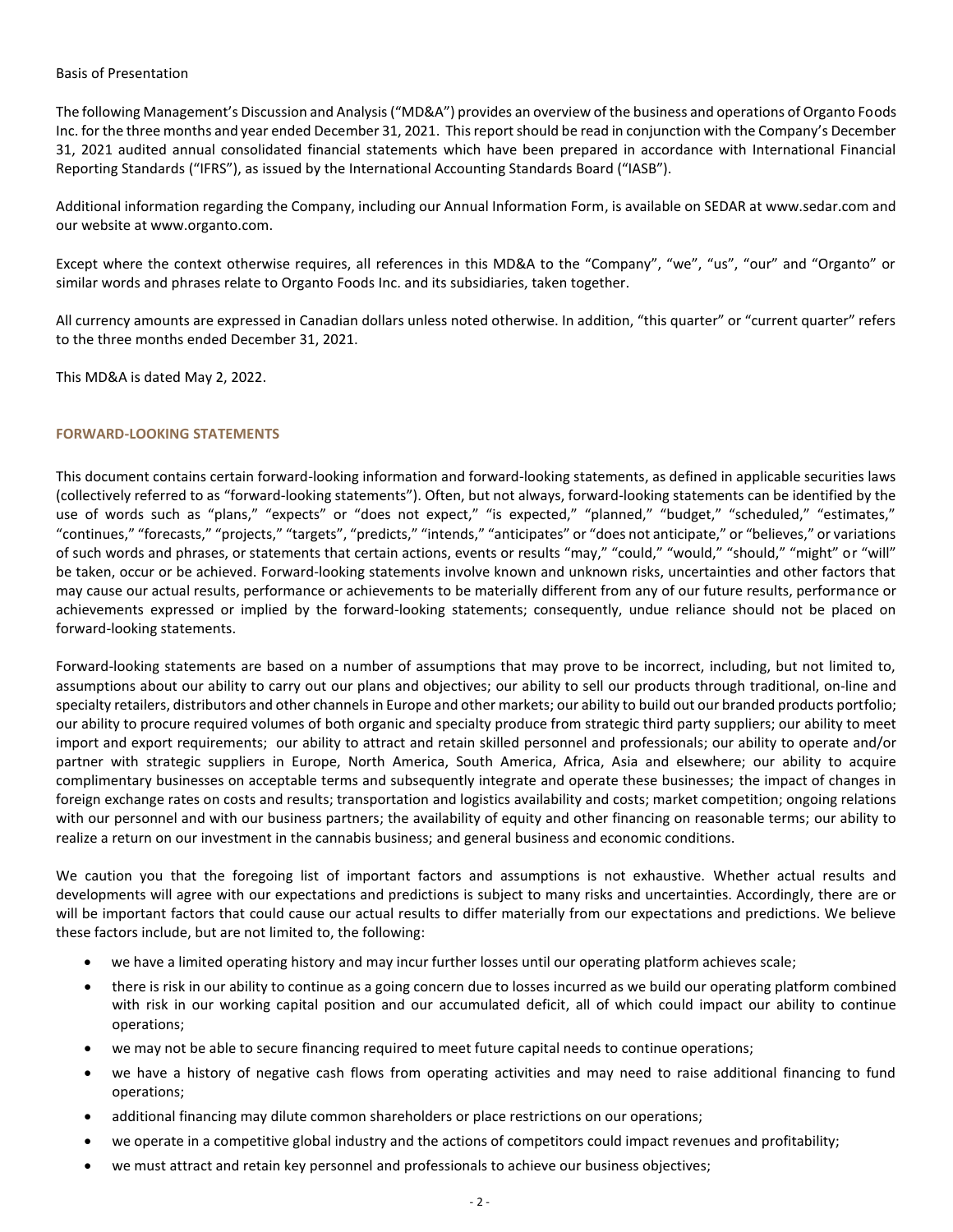- our customers are generally not obligated to continue to purchase products from us;
- consumer food preferences are difficult to predict and may change;
- if we do not manage our supply chain effectively, our operating results may be adversely affected;
- adverse weather conditions and/or natural disasters could impact costs and availability of our products;
- we are subject to transportation risks;
- volatility in the prices of raw materials, packaging and freight, fuel and energy could increase our cost of sales and reduce gross margin;
- we are subject to the risk of product contamination and product liability claims which could adversely affect our results and financial condition;
- loss of a key grower could materially reduce revenues and earnings;
- our international operations expose us to risks inherent with the countries where we are doing business;
- information technology failures could disrupt our operations and negatively impact our business;
- our business is subject to numerous environmental and food safety regulations and policies;
- the COVID-19 pandemic has significantly impacted worldwide economic conditions and could have a material effect on our business and resulting financial condition;
- we may not be able to effectively manage our growth and integrate acquired companies;
- impairment charges related to long-lived assets or goodwill could adversely affect our business;
- our investment in a cannabis business indirectly exposes us to risks associated with laws and regulations governing cannabis, which are still developing in many parts of the world, and could have an impact on our plans to realize a return on our investment;
- our stock price may be volatile, which may impact returns to our shareholders;
- our common shares are thinly traded and our shareholders may be unable to sell at or near ask prices, or at all;
- we do not anticipate paying any cash dividends to our common shareholders and as a result, shareholders may only realize a return when their shares are sold; and
- our business is subject to changing regulations related to corporate governance and public disclosure that may increase both our costs and risk of non-compliance.

Consequently, all forward-looking statements made herein are qualified by these cautionary statements and there can be no assurance that our actual results or the developments we anticipate will be realized. The foregoing factors should not be construed as exhaustive and should be read in conjunction with the other cautionary statements and the detailed risks and uncertainties that are included in this report.

## **STRATEGY**

Organto is an integrated provider of organic and specialty fruit and vegetable products focused on serving socially responsible and health-conscious consumers around the globe. Our purpose is "to bring healthy and nutritious fresh organic fruits and vegetables to market by creating sustainable and transparent linkages between growers and end markets." In hand with this our vision is "to be a leading global provider of fresh organic fruits and vegetables utilizing an integrated business model, trusted for driving equitable returns to all parties in the value chain." Our mission is to "make fresh organic fruit and vegetable products available for every consumer".

We employ a business model that is integrated from the "field to the table". Driven by consumer and retailer demand for healthy and organic food products, we continue to build out a platform to deliver value-added branded, private label and bulk distributed products to meet these needs via an integrated business model with diverse sourcing, logistics, processing, packaging, distribution and marketing capabilities. Our objective is to provide year-round product supply for many of our products and complete traceability from the table back to the field. Our model is rooted in our commitment to sustainable business practices focused on environmental responsibility and our commitment to the communities where we operate, our people and our shareholders.

As our strategy has evolved, we have repositioned from an asset-heavy, single revenue stream business model to an asset-light, multistream revenue model. In doing so we exited our own growing, processing and packaging operations in favor of strategic third-party growing, processing and packaging relationships, expanded our organic foods portfolio with the addition of a variety of organic fruits and vegetables and packaging formats, and increased our go-to-market channels to include branded, private label and bulk distributed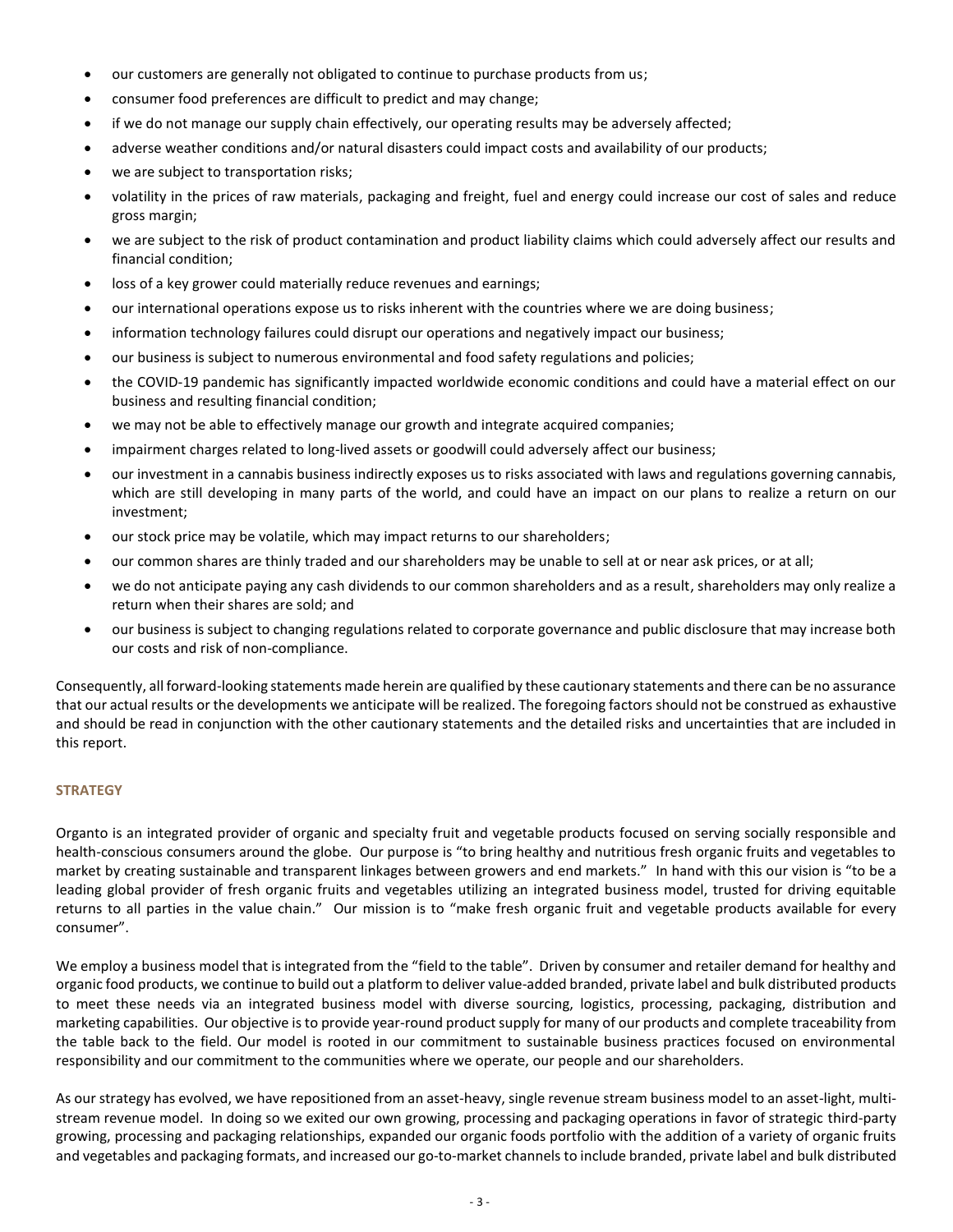product offerings. This product and channel expansion has increased our revenue streams and our presence in key markets, while at the same time significantly deepening our relationships with strategic third-party supply partners. In addition, as part of our strategy to expand our product portfolio and markets served, we have completed a number of acquisitions which have and will continue to contribute to the growth of our business.

We believe that the demand for healthy and organic foods will continue to grow and supply availability will be key to this growth being realized. According to the US Organic Trade Association (OTA) sales of organic foods grew 5.0% in 2019 to approximately US\$50.1 billion and another 12.8% in 2020 to approximately US\$56.0 billion, growing at rates that are significantly faster than that of conventional products, and now represents approximately 6% of total food sales. It is estimated that 83% of Americans buy organic food at least some of the time and fresh produce continues to be the primary gateway by which consumers enter the organic foods space. Furthermore, over half of all households in the US have purchased organic produce and the fresh produce segment is the largest within the organic segment, representing approximately 15% of all the produce that Americans eat, and approximately 36% of total US organic foods spend. And this is not just a US phenomenon. The organic market in Europe continues to grow. In 2016 the market increased by approximately 11% and reached approximately Euro 33.5 billion in 2017, it increased another 11%, reaching approximately Euro 37.3 billion, in 2018 it increased by almost 8% and reached total turnover of Euro 40.7 billion and in 2019 it also grew another 8% to Euro 45.0 billion, of which Euro 41.4 billion were in the European Union. In fact, retail sales of organic products in the European Union have grown from Euro 18 billion in 2009 to Euro 41.4 billion in 2019, an increase of over 145%. Today the European Union is the second largest market for organic products behind only the United States. Globally European countries account for the highest share of organic food sales as a percentage of total food sales, with demand for organic foods increasing around the globe. Further, according to a research report completed by Zion Market Research, the global organic food and beverage market is expected to grow to US \$323.1 billion by 2024, a CAGR of 14.56% over the period of 2017-2024.

It is our belief in these growing markets and consumer trends, combined with our goal of building an efficient year-round supply chain platform and branded product capabilities for many of our products that underlies our strategic focus and our vision of being a leading global provider of fresh organic fruit and vegetable products utilizing an integrated asset-light business model, serving a growing socially responsible and health-conscious consumer around the globe.

Our long-term growth strategy is to build an ethics driven "one-stop shop" in fresh organic and specialty fruit and vegetable products fueled by a combination of strong internal growth and acquisitions. This long-term growth strategy is anchored by our three core operational strategies: *Build Supply, Build Brands and Build Infrastructure*.

- \* *Build Supply* development of efficient and reliable year-round integrated supply chain capabilities;
- \* *Build Brands* building the Organto "I AM Organic" brand as a leading brand with large retailers and food consumers; and
- \* *Build Infrastructure* responsibly building-out the organization with resources necessary to allow the business to scale as required in a cost-efficient and timely manner

In hand with our private label and bulk distributed product capabilities, we have developed a branded go-to-market strategy for our organic vegetable and fruit products. Our "I AM Organic" brand has been developed with the objective of linking consumer demand for visibility, transparency, sustainability and convenience with our product offering, utilizing an innovative digital passport technology which we believe is unique to the industry. Our ability to drive a differentiated branded products strategy for our organic fruit and vegetable product offerings is based on our assessment of market demand, our year-round supply capabilities and our intention to provide a differentiated value-added product offering. In hand with our branded products focus, we also work with retail and distribution partners to provide value-added private label and bulk distributed offerings, with the objective of maximizing supply chain and operating efficiencies while creating category demand for our brands. Our organic foods products are initially being marketed to specific European customers and will be followed by introduction to other food markets when deemed appropriate.

## **HISTORY AND OPERATIONS**

In March 2014 Agricola Nuova Terra S.A. ("Agricola"), a privately-owned business, commenced operations to build out a global yearround supply platform focused on the production and distribution of fresh vegetables.

On November 30, 2015, Agricola completed a reverse takeover (the "RTO") of Columbus Exploration Corporation ("Columbus Exploration"). Columbus Exploration was incorporated on May 18, 2007 under the laws of the Province of British Columbia, Canada. Upon completion of the RTO, Columbus Exploration changed its name to Organto Foods Inc., and Agricola became a wholly-owned subsidiary of Organto Foods Inc. On March 21, 2016, Agricola changed its name to Organto Guatemala, Sociedad Anonima ("Organto Guatemala").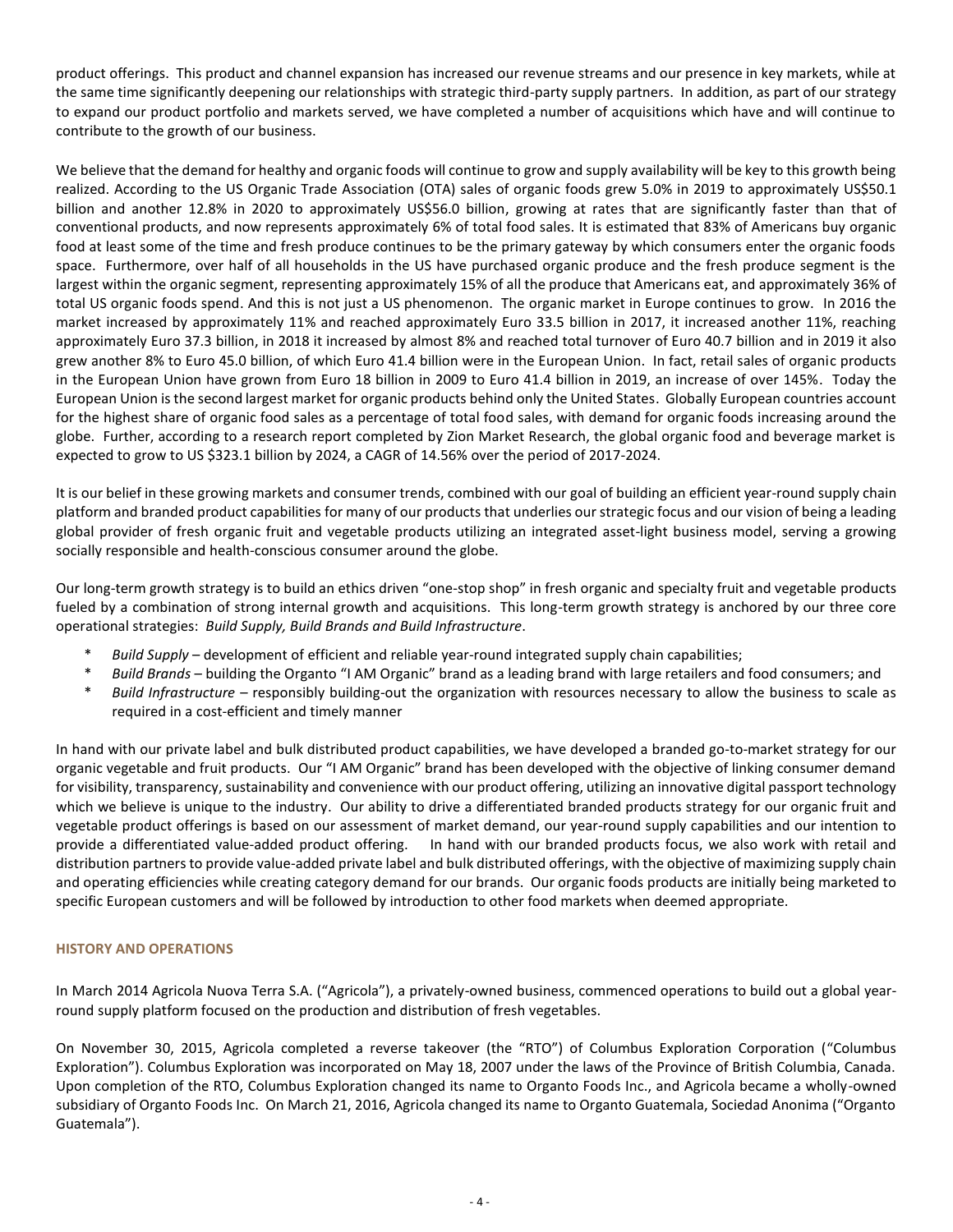The name change to Organto Foods Inc. was completed to reflect our focus on strategic sourcing and marketing of healthy and organic fresh vegetables and fruits, along with our commitment to sustainable and socially conscious business practices. While we operated our own growing operations in the past in both Guatemala and Argentina, processing operations in Guatemala and packaging operations in the Netherlands, we exited these operations in 2018 and 2019 in favor of working with strategic third-party growers and service providers in North and South America, Africa, Europe, Asia and other growing regions in order to grow our business and drive an asset light business model. Our organic and specialty fruit and vegetable products are currently being sold in a number of European markets.

In November 2018 we completed the acquisition of Medicannabis, SAS, a privately held Colombian medicinal cannabis company that was a late-stage applicant to enable it to cultivate and process cannabis in Colombia.

Following an assessment of our strategic focus and market opportunities in organic fruits and vegetables, the decision was taken to divest of our cannabis assets. As a result, in June 2019 we entered into a share purchase agreement to sell our shares of Medicannabis SAS and related intellectual property to Xebra Brands Ltd. ("Xebra") for a combination of shares of Xebra, cash and forgiveness of debt. We received shareholder approval and TSX-V acceptance of this transaction in October 2019. Xebra is an emerging Canadian cannabis company developing high-margin cannabis-based consumer products, with operations in Colombia, the Netherlands and Mexico. Xebra's common shares were listed on the Canadian Securities Exchange in October 2021 under the trading symbol XBRA. Our stated focus is to liquidate our holdings in Xebra, when appropriate, to fund continued expansion of our organic foods platform.

In January 2021 we acquired the shares of Fresh Organic Choice BV ("FORC"), a privately held Dutch corporation, representing the first acquisition under our multifaceted growth strategy. FORC provides a wide range of fresh-cut organic herbs, marketed under the Fresh Organic Choice brand and in private label formats to customers throughout Europe. FORC employs a similar asset-light business model, with sourcing from a diverse group of European and African sources.

In November 2021 we acquired the shares Beeorganic BV ("Beeorganic"), a privately held Dutch corporation. Beeorganic is a yearround provider of fresh fair-trade organic bananas with sales in the Netherlands, Belgium and France. Beeorganic offers a differentiated product offering, combining specific product size specifications with a unique ripening process to deliver great-tasting products to its customers. Similar to Organto, Beeorganic operates an asset-light business model, with its products sourced primarily from strategic Caribbean-based grower partners.

In November 2021 we acquired the operating assets, including customer and supplier relationships and certain trademark applications, of ZMS BV ("ZMS"), a privately held Dutch corporation controlled by Organto's co-CEO and another senior member of Organto's European management team and operating as Zimbabwe Marketing Services. ZMS sells non-GMO (genetically modified organism) and organic raspberries, snow peas, sugar snaps and fine green beans sourced from a number of African-based growing regions to a variety of European customers using an asset-light business model.

Our head office is located at 1090 Hamilton Street, Vancouver, British Columbia, Canada and we have a sales, logistics and administration office in Breda, the Netherlands. Regional satellite offices are located in Mexico, Guatemala and Argentina.

## **OUTSTANDING SHARE DATA**

Our common shares are listed for trading on the TSX Venture Exchange ("TSXV") under the trading symbol "OGO", on the Frankfurt Stock Exchange under the trading symbol "OGF" and are quoted on the OTCQB in the United States under the symbol "OGOFF".

We have authorized capital of an unlimited number of common shares without par value. We have the following capital structure as at the date of this MD&A and December 31, 2021:

|                                                    | May 2,<br>2022 | December 31,<br>2021 |
|----------------------------------------------------|----------------|----------------------|
| Common shares issued                               | 282,111,966    | 277,386,653          |
| Share purchase options outstanding (\$0.07-\$0.43) | 20,470,000     | 21,870,000           |
| Restricted share units                             | 2,475,000      | 2,475,000            |
| Warrants (\$0.10-\$0.50)                           | 1,705,670      | 1,705,670            |

See "[Liquidity and Capital Resources](#page-14-0)" for further information.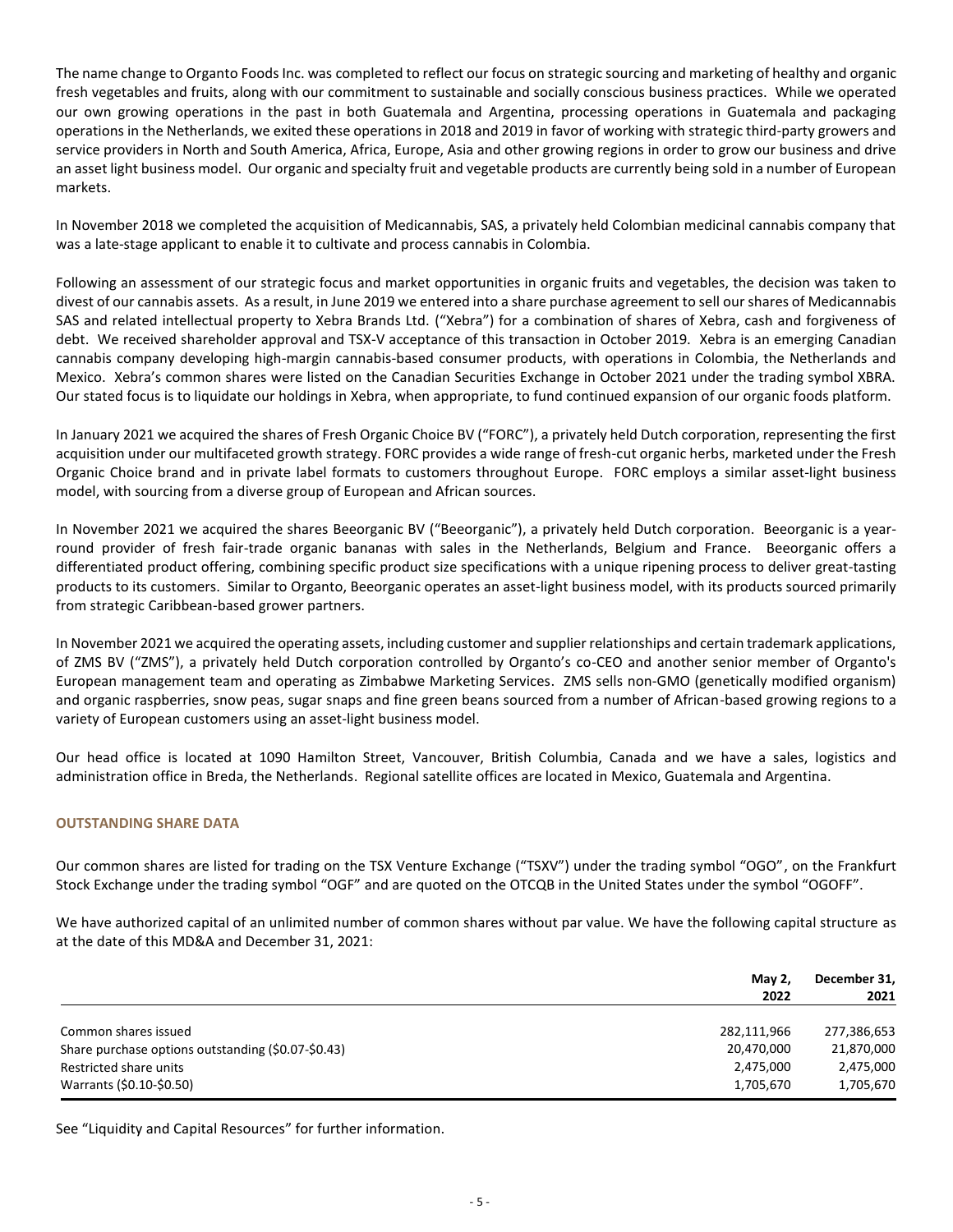#### **RECENT DEVELOPMENTS**

## **Corporate**

In November 2021 we acquired the operating assets of ZMS BV, a privately held Dutch corporation operating as Zimbabwe Marketing Services ("ZMS"). ZMS is a provider of non-GMO and organic raspberries, snow peas, sugar snaps and fine green beans, sourced from a number of African based growing regions and sold to a variety of customers throughout Europe. As part of the acquisition, we acquired all customer and supplier relationships of ZMS plus currently initiated trademark applications for the rights to the Awesome Fruits brand for non-GMO branded fruits in the EU and the Rawsome Fruits brand for organic fruits in the EU. We issued 1,645,643 common shares of Organto valued at €400,000 based on the twenty-day weighted average closing price on the TSX Venture Exchange prior to the closing of the transaction. The common shares issued are subject to escrow provisions and become freely tradable in equal amounts over three years. Prior to acquisition, ZMS had annualized revenues of approximately CDN \$2.0 million with positive EBITDA margins. The assets and operations acquired are expected to be EBITDA accretive to our business and strong growth is projected for the future as operations are combined with our business. The business will be immediately integrated onto our operating platform and ZMS's operations are expected to be easily combined with our existing resources to drive future business opportunities. As this acquisition involved non-arm's length parties, the transaction was reviewed and approved by an independent committee of our Board of Directors of Organto and has been accepted by the TSX Venture Exchange.

In November 2021 we completed a private placement and issued 18,565,000 common shares at a price per share of \$0.322 for proceeds of \$5,975,000. No finder's fees were paid and the shares issued are subject to a hold period expiring in March 2021. As part of the private placement, one subscriber was granted a pre-emptive anti-dilutive right to maintain its 5% equity ownership position in the event of future financings by the Company.

In November 2021 we completed a public offering of convertible debentures for gross proceeds of \$8,050,000. The debentures will mature in November 2026 and will accrue interest at the rate of 8.0%, payable annually on November 30th of each year beginning in 2022. The debentures may be converted by the holder into freely tradable common shares at any time after November 30, 2023 at a price of \$0.50 per share. After November 30, 2023, we may elect to convert the principal amount of the then outstanding debentures if the daily volume weighted average trading price of the Company's shares on the TSXV is greater than \$0.625 for 20 consecutive trading days. A cash commission of \$483,000 was paid and 966,000 warrants were issued to the underwriters of the offering. Each warrant is exercisable into one common share of the Company at \$0.50 until November 2023.

In November 2021 we acquired 100% of the outstanding shares of Beeorganic BV ("Beeorganic"), a privately held Dutch corporation. Beeorganic is a year-round provider of fresh fair-trade organic bananas with sales in the Netherlands, Belgium and France. Beeorganic offers a differentiated product offering, combining specific product size specifications with a unique ripening process to deliver greattasting products to its customers. Similar to Organto, Beeorganic operates an asset-light business model, with its products sourced primarily from strategic Caribbean-based grower partners. One of the founders of Beeorganic has joined Organto and is leading the Company's organic banana portfolio, leveraging Organto's existing resources and value-added marketing platform. Prior to acquisition, Beeorganic had revenues of approximately \$6 million with positive EBITDA margins. The business is expected to be EBITDA accretive for Organto and strong growth is projected for the future as its operations are combined with Organto. Purchase consideration included the payment of €600,000 in cash, the issuance of 1,579,670 common shares of Organto and an earn out of up to €150,000 based on pre-established growth targets to be met over a three-year period. The common shares issued are subject to escrow provisions and become freely tradable in equal amounts over three years.

In August 2021 we announced that we entered into an agreement with the logistics division of The Greenery BV to consolidate logistics in key European markets, including product handling, quality control and warehousing, through value-added packaging and processing services and retail-level distribution. This will allow us to scale our business and add capabilities while at the same time leading to expected improvements in product handling costs and service levels. The Greenery is an international fruit and vegetable company operating three divisions - growers, retail and logistics - serving supermarkets, wholesalers, caterers and the processing industry in Europe and the rest of the world.

In July 2021 we announced that we filed a final short-form base shelf prospectus with the securities regulators in each province and territory of Canada. The final shelf prospectus allows us to make offerings of common shares, debt securities, convertible securities, warrants and subscription receipts, or any combination thereof, of up to \$50-million for a period of 25 months from the date of filing. The securities may be offered separately or together, in amounts, at prices and on terms to be determined based on market conditions at the time of an offering, which will be set forth in a prospectus supplement to be filed in connection with any offering of securities pursuant to the final shelf prospectus. We have filed this final shelf prospectus with a view to maintaining financial flexibility as we advance our organic and value-added fruits and vegetables platform, but we have no immediate intentions to undertake an offering.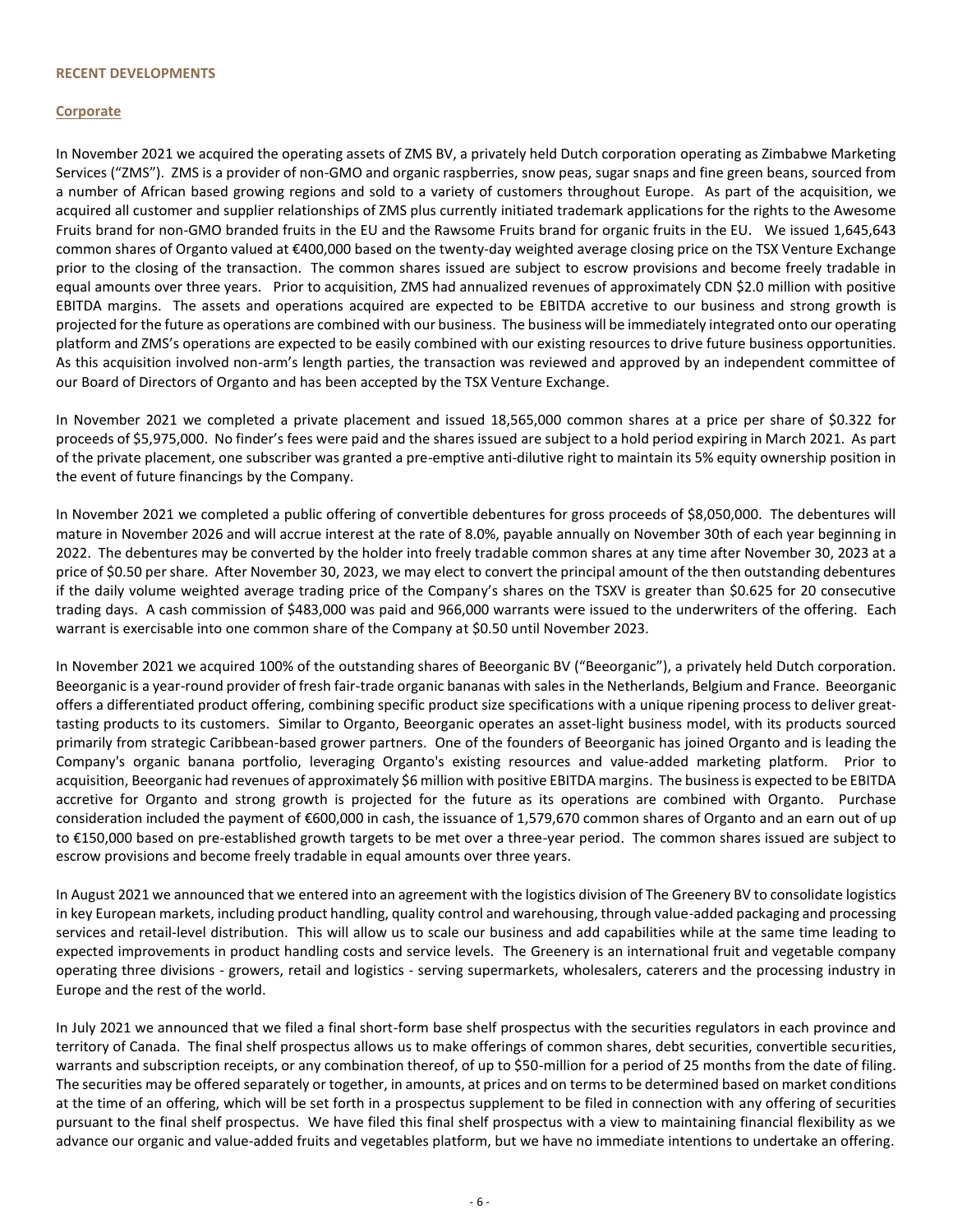In April 2021 we announced the resignation of Robert Giustra from our Board of Directors. Mr. Giustra was a co-founder of Organto and served on our Board since the company's inception. Mr. Giustra stepped down in order to accommodate successful food industry executives joining the Board to guide Organto to the next level in its development. Organto has added four new directors over the past two years, each bringing extensive food industry experience and expertise to the company.

In March 2021 we announced that we entered into a five-year exclusive supply agreement with a Mexican-based supplier of organic avocados. The agreement provides for supply beginning in 2021 and through the end of calendar 2025. Under the terms of the exclusive supply agreement, Organto has the right to market all production from the supplier for the next five years running through Dec. 31, 2025. The supplier currently has approximately 100 hectares under production in the Nayarit region of Mexico, with harvests expected to increase as the existing orchards mature and additional capacity is added in the coming years. Supply over the contract period is estimated to be in the range of 12.5 million to 14 million kilograms. In order to obtain exclusive distribution rights, we agreed to issue up to one million common shares to the supplier over the term of the agreement based on the delivery of minimum annual volume targets. The issue of these shares under the supply agreement is subject to the acceptance of the TSX Venture Exchange.

In March 2021 we announced the appointment of Joe Riz to the Organto Board of Directors. Mr. Riz brings extensive operating, business building, capital markets and governance expertise to the board, having served in a number of leadership and board positions during his business career. Mr. Riz was a founding director of SunOpta Inc., a leading organic food company with global reach, focused on plant-based foods and beverages. From 2007 to 2009, he served as executive vice-president and chief operating officer of SunOpta, leading daily business operations through a period of rapid growth. Mr. Riz has also held a number of financial and operating leadership positions across a number of industries including consumer products, technology and entertainment, and served as managing director of a boutique merchant banking firm involved in numerous acquisitions, divestitures and financings. Mr. Riz has served as a director of a number of public companies, including roles as both Chair of the Board and Chair of the Audit Committee, in addition to serving on a number of private company boards. Mr. Riz has been appointed Chair of the Audit Committee.

In February 2021 we announced the appointment of Jeremy Kendall, a natural and organic food industry pioneer with deep operating and business building experience, to the Organto Board of Directors. Mr. Kendall brings extensive business building, operating and governance experience to the board, with deep expertise in natural and organic foods. Amongst a number of business ventures over his distinguished career, Mr. Kendall founded SunOpta Inc., a leading organic foods company with global reach, focused on plantbased foods and beverages. Over the course of his tenure at SunOpta Mr. Kendall served as Chair and Chief Executive Officer, and led the business through a combination of strong internal growth and numerous acquisitions to over \$1 billion in both revenues and market capitalization. Mr. Kendall currently serves as Chair of the Board of Jemtec Inc. and also is director of a number of private and charitable organizations.

In January 2021 we acquired 100% of the outstanding shares of Fresh Organic Choice BV, a privately held Dutch corporation. Fresh Organic Choice operates an asset-light business model and is a provider of a full range of year-round fresh-cut organic herbs, marketed under the Fresh Organic Choice brand and in private label formats, with sales throughout Europe. Fresh Organic Choice's fresh-cut packaged herbs portfolio includes mint, oregano, basil, chives, parsley, dill, thyme, rosemary, sage, tarragon and others, sold in a wide range of package formats. Product is sourced primarily from strategic local growers in the Netherlands, Germany, Spain, Italy, Germany and Portugal. Fresh Organic Choice had annualized revenues of approximately \$2 million in 2020, with strong growth projected. The acquisition of Fresh Organic Choice has been both gross margin and EBITDA accretive to Organto. Purchase consideration included the payment of €150,000 in cash, the issuance of 839,570 common shares of Organto and an earn-out to the former owner of up to €100,000 based on pre-established growth targets to be attained over the three years following the acquisition. The common shares issued are subject to escrow provisions and will become freely tradable in equal amounts over the next three years.

In January 2021 we cancelled 5,873,257 common shares of the Company as per the terms of the sale of our processing plant and related assets, including land, buildings and processing equipment, in Guatemala (the "Assets"). In March 2019 we entered into an agreement to sell the Assets to Organizacion de Marcadeo SA ("Omega"). Under the terms of the agreement Omega acquired the assets in an arm's-length transaction on an as-is basis for consideration of \$935,450. Consideration was paid through the discharge of certain loans from Omega and related parties to the Company in the amount of \$428,782 (US\$314,647), agreement to cancel 5,873,257 common shares of the Company, and the assumption of an interest-free note payable from Omega in the amount of \$67,174 (US\$56,628), due on the second anniversary of the closing date. At March 31, 2019 the fair value of the shares to be cancelled was determined to be \$440,494 and the fair value of the interest-free note payable was determined to be \$66,174. Shareholder approval was received for this transaction.

In December 2020 we announced the appointment of Gert Jan van Noortwijk, a seasoned agribusiness executive with over 30 years of global supply chain experience, to the Organto Board of Directors. Mr. van Noortwijk brings extensive strategic global agribusiness and supply chain expertise to Organto with deep expertise in raw material procurement, product handling, logistics, currency and commodity hedging, and business development. During his career, Mr. van Noortwijk served in progressively responsible leadership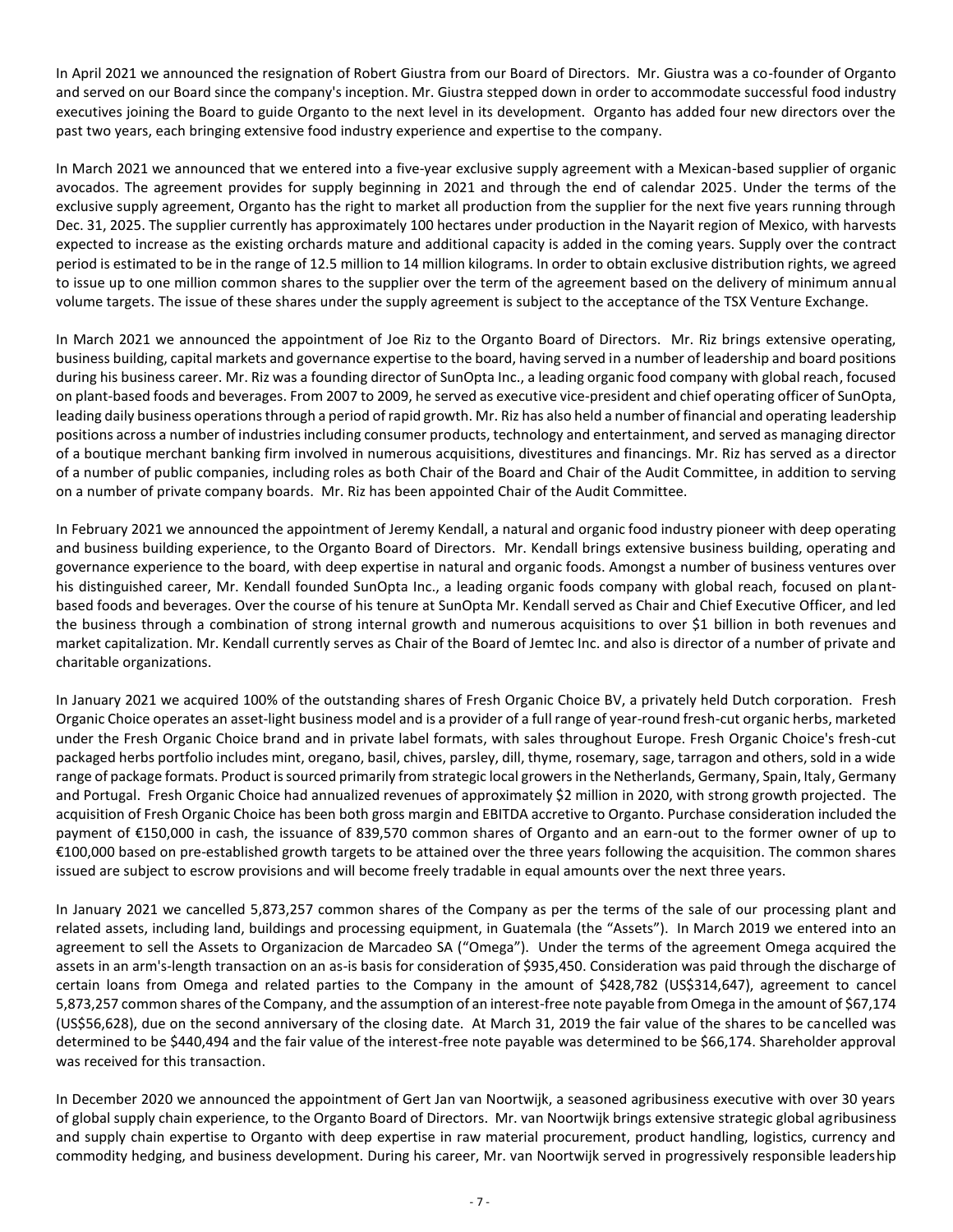roles with a number of agribusinesses, including Continental Grain, Groupe Soufflet, Allgrain and Agribrokers International, responsible for the sourcing, supply and commercialization of a wide variety of globally sourced food products. Mr. van Noortwijk has served on a number of industry associations over his career, including as president of the international Grains and Feed Trade Association, and he also has extensive board-level experience as he continues to serve on the boards of a number of privately held agribusiness organizations. Mr. van Noortwijk is fluent in Dutch, English, French and German and resides in the Netherlands.

In September 2020 we made a number of changes to our leadership team. Steve Bromley, who had served as Interim Chief Executive Officer (CEO) since April, 2018, assumed the role of Co-CEO in addition to his continuing service as Chair of the Board of Directors of Organto, a role he has held since October, 2017. Mr. Bromley has over 35 years of foods industry experience with a focus on integrated natural and organic foods businesses. Rients van der Wal, Organto's Chief Operating Officer at the time, assumed the role of Co-CEO, in addition to his role as CEO of Organto Europe BV, a role he held since April, 2018. Mr. van der Wal is based in Breda, the Netherlands, and has extensive global organic fruits and vegetable supply chain and go-to-market experience. Ralf Langner assumed the role of Chief Financial Officer and Corporate Secretary. Mr. Langner is a CPA, CGA, based in Vancouver, B.C., who has served as Organto's Interim Corporate Secretary since January, 2018. Peter Thibaudier transitioned to Chief Financial Officer for Organto Europe BV, based in Breda, the Netherlands.

In September 2020 we announced the appointment of Joost Verrest, a seasoned executive with over 20 years of experience in developing impactful and sustainable businesses, to the Organto Board of Directors. Mr. Verrest brings extensive strategic global fruits and vegetables and consumer packaged goods experience to Organto, from both a supply chain and go-to-market perspective. During his career, he served as Chief Executive Officer of Total Produce Direct BV, where he restructured its European exotic fruits and vegetables division from an internally focused trading company to a growing retail company with value-added branded product offerings. He was also responsible for the European fresh fruit division of Chiquita Brands where he led the transformation of the European trading division to a consumer-driven Chiquita branded business. In addition, he spent time with Green Protein BV, a company focused on utilizing vegetable by-products to enhance consumer goods with plant-based proteins in both Europe and North America, and with Sara Lee and Fromagerie Bel. Mr. Verrest is fluent in Dutch, English and French, resides in The Netherlands.

## **Operations**

As our strategy has evolved, we have repositioned our organic and specialty fruits and vegetables platform shifting from an asset heavy, single revenue stream business model, to an asset light, multi-stream business model. We believe we have made important progress in this regard, exiting Company-owned growing, processing and packaging operations, all in favor of strategic sourcing arrangements with grower partners in Europe, North and South America, Africa, Asia and others and third-party processing and packaging arrangements with globally positioned strategic partners. We have also expanded our product offering from high-value organic vegetables including organic green beans, sugar snaps and snow peas to other value-added organic vegetables and fruits including asparagus, avocado, blueberries, bananas, ginger, herbs, limes, mango and other products. We continue to pursue new strategic supply sources around the globe as we work to complete year-round supply of our core product offerings and also bring new complimentary products to our existing portfolio. We have also continued to develop our branded products portfolio, with our I AM Organic brand launched in 2021 to the European retail, on-line and out-of-home convenience channels using a unique digital product passport.

We have developed a comprehensive acquisition strategy to support our objective of building an ethics driven one-stop shop in fresh organic fruit and vegetable products. During 2021 we acquired three complimentary businesses, each providing increased product supply, access to new customers and geographies, plus retail branded product opportunities.

With our repositioning essentially completed late in the first half of 2019, commercial operations were ramped up in the second half of 2019 with third and fourth quarter revenues and gross profits both quarterly records for the Company. We have now realized ten consecutive quarters of record revenue growth versus the same quarter in the prior year. Currently our products are sourced from five continents and are sold to customers in 18 European countries.

In November 2021, we completed equity and convertible debenture financings for total proceeds of \$13,998,060 and announced that proceeds from this financing would be used to finance Organto's planned business development initiatives plus capitalize on further accelerating growth opportunities. The actual use of the proceeds to December 31, 2021 was: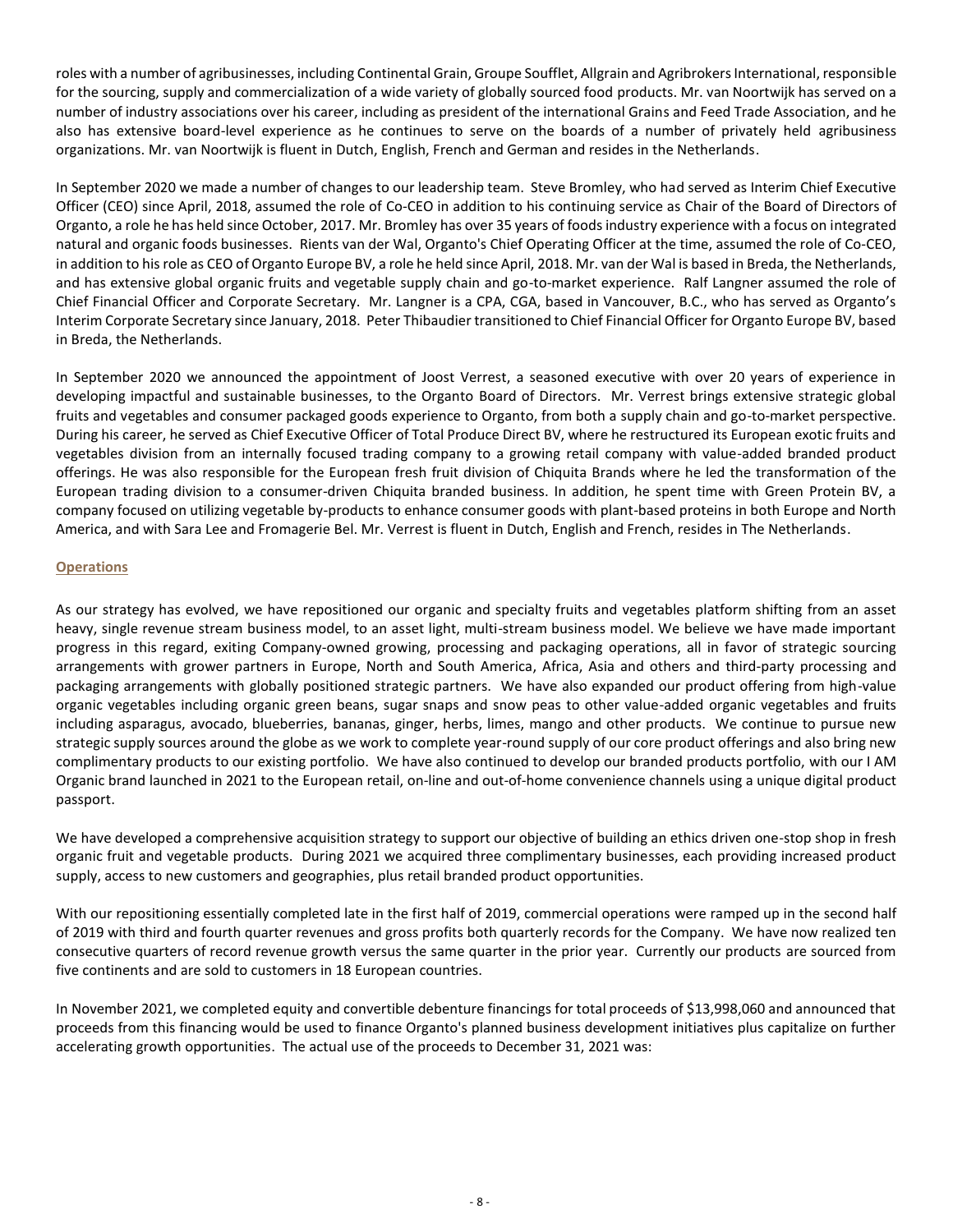|                        | 9)        |
|------------------------|-----------|
| Issue costs            | 956,627   |
| Purchase of Beeorganic | 855,000   |
|                        | 1,811,627 |

The remainder of the proceeds are in our December 31, 2021 cash balance or were used in our operations and to fund investments in brand development, personnel and related costs to support the growth of our business.

**(\$)**

In December 2020 and January 2021, we issued convertible debentures for \$3,666,850 and announced that proceeds from this financing would be used to finance Organto's planned business development initiatives plus capitalize on further accelerating growth opportunities. During 2021 an additional \$1,155,320 was received from the exercise of warrants issued as part of the May/June 2020 and December 2020/January 2021 financings. The actual use of the proceeds prior to our November 2021 equity and convertible debenture financings was:

|                               | (\$)    |
|-------------------------------|---------|
| Settle short-term loans       | 295,954 |
| Purchase Fresh Organic Choice | 230,475 |
| Pay interest                  | 198,319 |
|                               | 724,748 |

The remainder of the proceeds were used in our operations and to fund investments in brand development, personnel and related costs to support the growth of our business. The funds from these financings allowed us to increase our sales from \$2.7 million in the third quarter of 2020 to \$5.4 million and \$4.3 million in the second and third quarters of 2021.

In May and June 2020, we completed equity and convertible debenture financings for total proceeds of \$3,579,195 and announced that these proceeds would be used to finance business expansion opportunities, expand our supply and range of product offerings and for general working capital purposes. The actual use of these proceeds was:

|                         | (\$)      |
|-------------------------|-----------|
| Settle bank loan        | 677,500   |
| Settle short-term loans | 567,386   |
| Settle accounts payable | 84,600    |
| Pay interest            | 297,232   |
|                         | 1,626,718 |

The remainder of the proceeds were used in our operations to increase both the volume and the types of products we offered for sale as well as fund investments in brand development, personnel and related costs to support the growth of out business. The funds from these financings allowed us to more than double our sales from \$1.6 million in the first quarter of 2020 to \$4.9 million in the fourth quarter of 2020.

## **FINANCIAL RESULTS**

For the purposes of the information presented, the "Company" is defined as the consolidated entity.

#### **Critical Accounting Estimates**

The preparation of financial statements in accordance with IFRS is the responsibility of management and requires management to make estimates and assumptions which affect the reported amounts of assets and liabilities, the disclosure of contingent assets and liabilities at the date of the consolidated financial statements and the reported amounts of revenues and expenses during the reporting period. Our management reviews these estimates and underlying assumptions on an ongoing basis, based on experience and other factors, including expectations of future events that are believed to be reasonable under the circumstances. Revisions to estimates are adjusted for prospectively in the period in which the estimates are revised.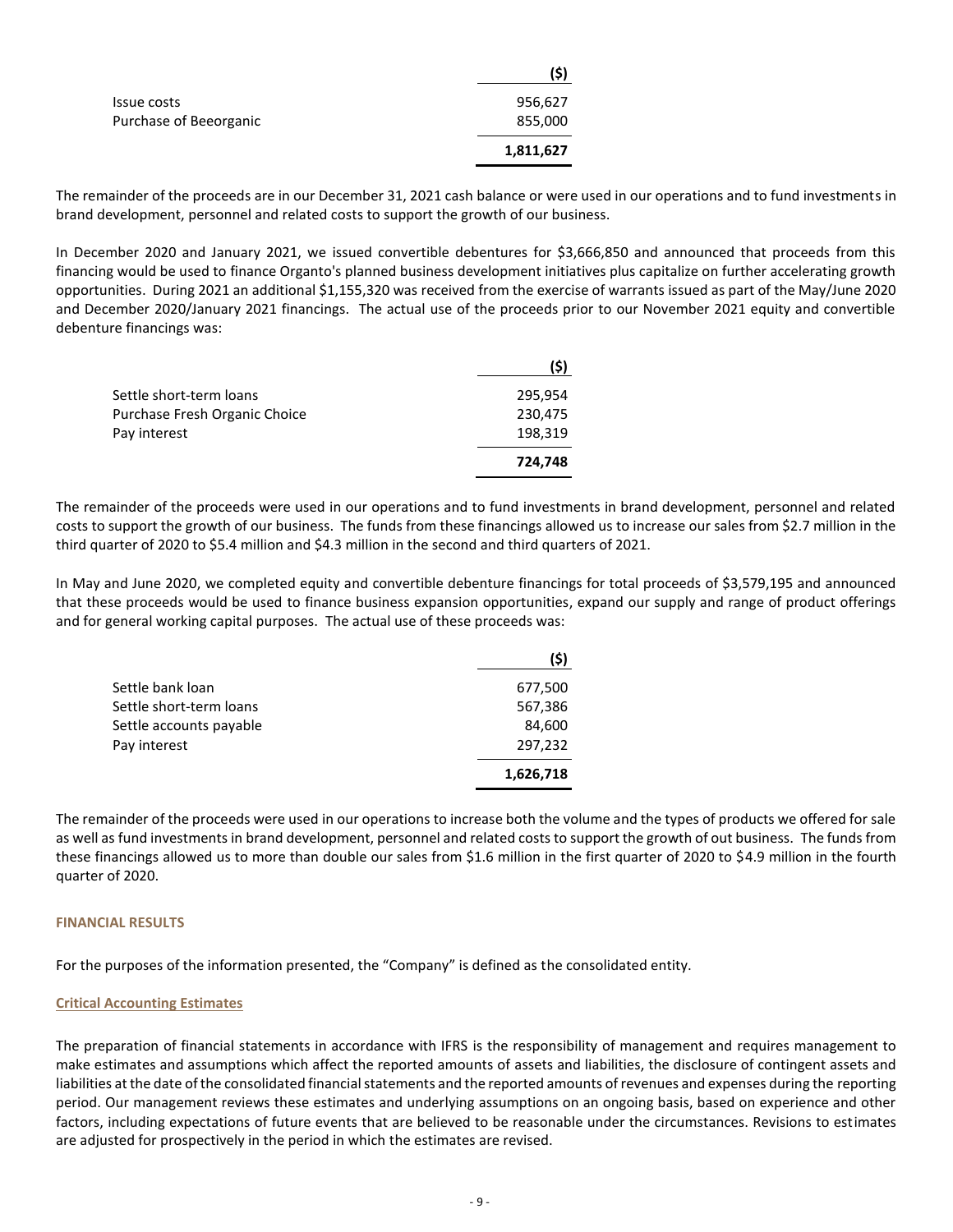Estimates and assumptions where there is risk of material adjustments to assets and liabilities in future accounting periods include estimates of useful lives of depreciated and amortized assets, the valuation of inventory which includes estimates with regards to the allocation of overhead and determining the net realizable value, assumptions used in determination of the fair value of share-based payments, the valuation of investment securities, the recoverability and measurement of deferred tax assets, and the allocation of the purchase price associated with the acquisition of a business.

The preparation of financial statements in accordance with IFRS requires us to make judgments, apart from those involving estimates, in applying accounting policies. The most significant judgments in preparing our financial statements include the assumption that we will continue as a going concern, classification of expenditures and the classification of financial instruments.

## **Changes in Accounting Policies and Standards**

We did not adopt any new accounting standard changes or amendments in the current year that had a material impact on our financial statements.

## **Selected Annual Information**

The following information is for the years ended December 31, 2021, 2020 and 2019:

|                                             | 2021<br>(\$) | 2020<br>(5)   | 2019<br>(5) |
|---------------------------------------------|--------------|---------------|-------------|
| <b>Sales</b>                                | 19,518,647   | 11,448,036    | 3,712,167   |
| Gross profit (loss)                         | 1,986,630    | 1,072,942     | 220,421     |
| Income (loss) from continuing operations    | (6,340,664)  | (7,054,745)   | (2,547,098) |
| Income (loss) from discontinued operations  |              |               | 2,557,509   |
| Net income (loss)                           | (6,340,664)  | (7,054,745)   | 10,411      |
| Income (loss) per share                     |              |               |             |
| Basic and diluted – continuing operations   | (0.02)       | (0.04)        | (0.02)      |
| Basic and diluted – discontinued operations |              |               | 0.02        |
| Comprehensive income (loss)                 | (6,397,088)  | (7, 158, 818) | 105,404     |
| Total assets                                | 20,959,939   | 8,012,048     | 2,727,982   |
| Total non-current financial liabilities     | 5,886,227    | 3,858,581     |             |
| Cash dividends declared                     |              |               |             |

## **Review of Financial Results – Current Year**

We realized a net loss of \$6,340,664 during the year ended December 31, 2021, compared to a net loss of \$7,054,745 in the prior year. Increased sales and gross profit in the current year were offset by increases in costs as we invested in our business, expanded our workforce and built out our internal infrastructure to accommodate the growth in our business. Results for the year ended December 31, 2021 included \$1,717,772 of costs not specific to day-to-day operations including investments in retail and on-line platform development, acquisition related costs, severance costs and costs incurred to prepare and file our shelf prospectus, plus a non-cash loss of \$715,384 on the settlement of our bank loan that was guaranteed by a convertible debenture which was exercised to settle the amount outstanding.

Sales for the year ended December 31, 2021 were \$19,518,647 as compared to \$11,448,036 in the prior year, an increase of 70.5% and the largest annual sales amount in the Company's history. Sales of vegetable and fruit products, including fresh organic asparagus, avocado, bananas, fresh cut herbs, ginger, mango and others, continued to grow and were sold to a variety of customers throughout Europe. While volumes of most products sold continued to grow as expected, sales were impacted by a combination of lower selling prices than expected for avocado and ginger and challenges resulting from the COVID-19 pandemic which impacted the timing and availability of freight and containers required to deliver raw materials to Europe combined with volatile market demand as various lockdown measures were implemented to control spread of the virus. Sales reported in Canadian dollars were also impacted by a lower Euro to Canadian dollar exchange factor year over year. Allowing for this impact, sales increased approximately 77% versus the prior year.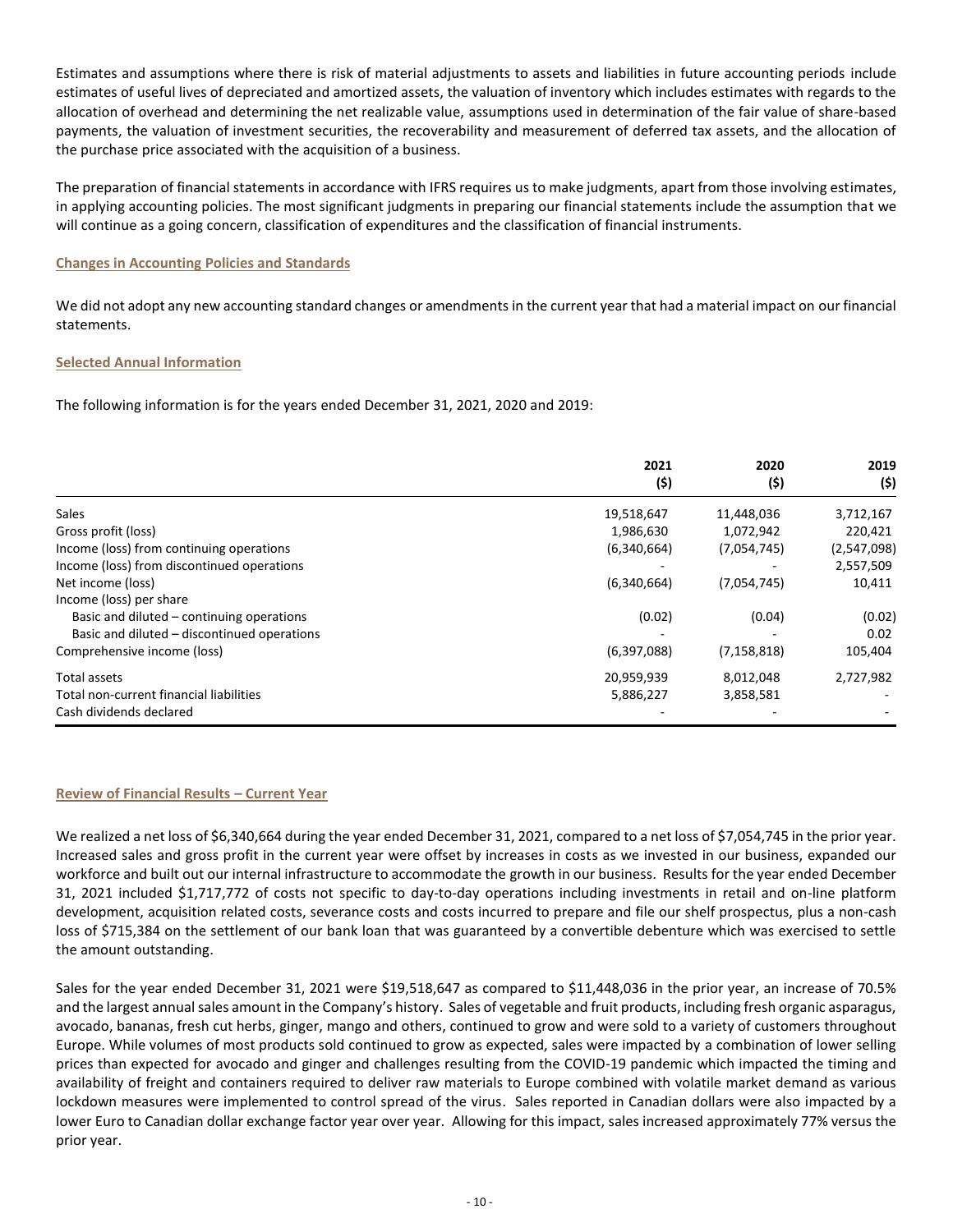We realized a gross profit of \$1,986,630 or approximately 10.2% of revenues in the year ended December 31, 2021 as compared to a gross profit of \$1,072,942 or 9.4% of revenues during the prior year, driven in part by a higher mix of value-added private label and branded products. Even with the improved results, gross margins as a percentage of revenues were impacted by increased supply chain costs due in part to the effects of the COVID-19 pandemic and general increases in inflation as they year progressed.

Selling, general and administration expenses were \$2,278,294 or approximately 11.7% of revenues in 2021 as compared to \$838,212 or approximately 7.3% of revenues in 2020. Included in 2021 are non-recurring costs associated with the preparation and filing of our shelf prospectus of \$152,485, \$406,821 related to the development of our retail branded and on-line product platforms, \$24,068 in costs associated with our listing on the OTCQB exchange in the US and \$248,886 in costs related to our acquisition program.

Management fees in 2021 were \$962,988 and while higher than the \$636,165 recorded in the prior year, they are in line with expectations. Beginning with the first quarter of 2021, remuneration began for a co-CEO who was not previously compensated in fees for services provided.

Labour costs and benefits in 2021 were \$2,426,058, a significant increase versus the prior year but well within expectations given the increased volume of commercial activity. Labour costs decreased in 2019 and 2018 as staffing levels were scaled back while the business was repositioned. With commercial activities now growing rapidly, operating personnel have been added to support this growth, develop new product and sales opportunities and support the organization for expected future growth. Included in labour costs and benefits in 2021 are \$776,173 of costs related to the development of our branded and on-line product platforms, \$46,235 in severance payments to former employees and \$63,104 for costs associated with our acquisition program.

As detailed above, during 2021 we recognized total costs of \$1,717,772 not related to day-to-day operations comprised of \$1,182,994 related to the development of our retail branded product offering and on-line go-to-market capabilities and \$534,776 of costs related to growing the organization including acquisition, listing, severance and future financing related costs. While the benefits of these activities have yet to translate into bottom-line contribution, we believe these are prudent investments for the future of the Company.

We recognized \$1,320,909 in stock-based compensation in 2021 which consists of \$423,118 for restricted share units and \$897,791 for stock options. Stock-based compensation in 2020 of \$912,532 consists of \$400,032 for stock options and \$512,500 for non-cash share bonuses issued to our co-CEOs. These bonuses were accrued in 2020 and the shares were issued in 2021. Restricted share units are issued as compensation for directors who are currently not paid cash fees for their service on our board of directors. Stock based compensation for restricted share units is based on the market value of our shares on the day the restricted share units are granted. Stock based compensation for stock options is an estimate of the value of the stock options we have issued and is calculated using the Black-Scholes option pricing model which requires the input of highly subjective assumptions including expected price volatility. Changes in the subjective input assumptions can materially affect the fair value estimate, and therefore does not necessarily provide a reliable single measure of the fair value of the Company's stock options granted and/or vested during the period. Stock based compensation for stock options in 2021 was based on fair values of \$0.20 - \$0.35 per share for the 6,700,000 options granted in 2021, \$0.01 - \$0.20 per share for the 5,880,000 options granted in 2020, \$0.05 per share for the 5,475,000 options granted in 2019, and \$0.06 per share for the 600,000 options granted in 2018.

Net interest and accretion expense in 2021 was \$971,287 as compared to \$424,371 in 2020. Interest in 2021 consists of interest on our bank loan through July 31, 2021, interest on convertible debentures plus accounts receivable factoring costs. Accretion in 2021 consists of accretion on the convertible debentures, bank loan (to July 31, 2021) and earn-out payments accrued in relation to the Fresh Organic Choice and Beeorganic acquisitions. The addition of the convertible debentures in December 2020, January 2021 and November 2021, together with higher factoring costs resulting from increased commercial activity, led to the higher expense in 2021. See "[Liquidity and Capital Resources](#page-14-0)" for further information.

We realized other losses in 2021 of \$139,159 including a provision of \$188,874 for the settlement of a legal claim against our subsidiary in Guatemala. In late 2021 we received notice of a claim for events that took place in 2018. No claim against our subsidiary has been filed with the courts in Guatemala and while we believe the claim is without merit, we have accrued \$188,874 to resolve the claim. Offsetting this cost was a gain of \$34,000 related to the sale of our right of refusal (ROFR) to distribute Xebra products in Europe, \$8,715 in net proceeds from an insurance claim as well as a financing fee of \$7,000. Other loss in 2020 of \$48,243 was comprised of proceeds of \$31,279 from the settlement of insurance claims and sale of an unused subsidiary in Europe, offset by the write-offs of certain prepaid expenses and advances to suppliers and property, plant and equipment of \$79,522.

Foreign exchange gains and losses arise from transactions incurred in currencies other than the functional currency of the Company and its subsidiaries. We realized a foreign exchange loss of \$101,741 in 2021 as compared to a loss of \$26,269 during the same period last year. Foreign exchange rates have experienced large fluctuations since March 2020 as part of the market turmoil caused by the global coronavirus pandemic, particularly the Canadian dollar and the Mexican peso versus the US dollar and Euro. A portion of our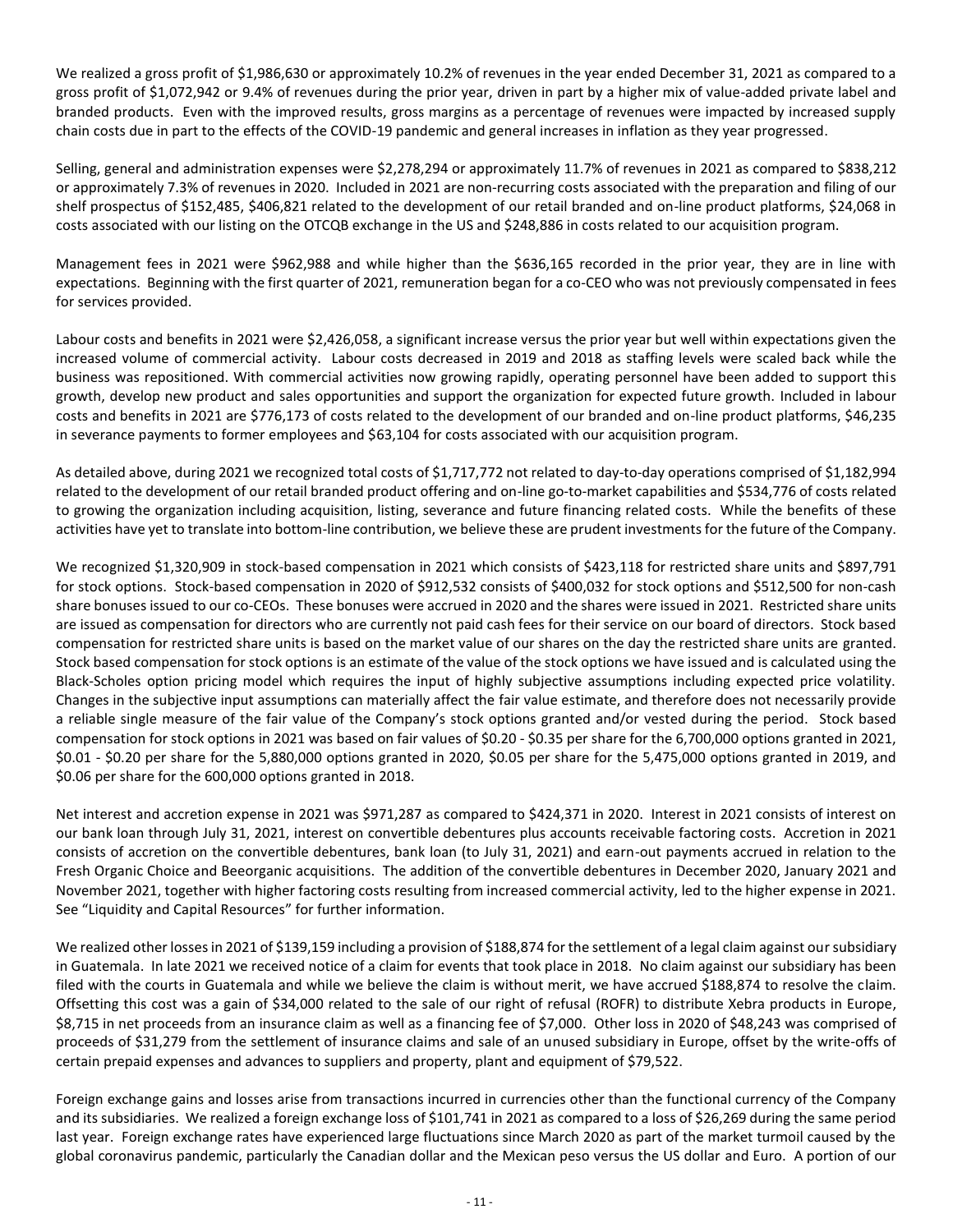cash balance was held in US dollars and together with our US dollar denominated bank loan, prior to its repayment in July 2021, these can be materially impacted by changes in foreign currency exchange rates. In addition, some of our accounts payable are denominated in currencies other than the currency used to pay these accounts and fluctuations in the exchange rates of these currencies will result in gains or losses.

In the fourth quarter of 2021 we sold a portion of the Xebra shares we own and realized a loss on the sale of investment securities of \$141,164.

At each quarter end we revalue the shares of Xebra that we own. For 2021 these revaluations resulted in a net unrealized gain on investment securities of \$587,209. All of the Xebra shares we own are subject to trading restrictions which expire between September 2023 and September 2025. The carrying value of the Xebra shares of \$1,051,615 at December 31, 2021 represents a discount to their market value of \$1,246,886 to reflect these trading restrictions. As they were not yet publicly traded at December 31, 2020, the fair value of the Xebra shares that we owned was estimated using a combination of the price of the most recent funding involving financing from external investors and expected proceeds for a total carrying value of \$1,040,582 at December 31, 2020.

In 2021 we realized a net loss on the settlement of debt of \$572,903. This loss included a non-cash loss of \$715,384 from the settlement of our bank loan. The bank loan was guaranteed by a convertible debenture which could be issued in order to settle the principal amount borrowed. In July 2021, a convertible debenture with a face value of \$963,150 was issued and immediately converted into 3,210,500 common shares to settle the bank loan. The market value of the common shares issued was \$1,589,198 and the difference between the market value of the shares and the face value of the debenture, together with the balance of un-amortized loan issue costs of \$89,336 was recorded as a loss on the settlement of the bank loan. The loss on the settlement of the bank loan was offset by gains of \$142,480 on the settlement of certain accounts payable. In 2020 we realized a net loss on the settlement of debt of \$2,933,022. This loss included a loss of \$3,116,500 that we realized on the settlement of our bank loan which was offset by gains of \$183,478 from the settlement of certain accounts payable.

We did not realize any financing costs in 2021. We recognized \$74,966 in financing costs in 2020 which was made up of \$4,466 from the issuance of warrants to the finders of our May 2020 convertible debenture financing and \$70,500 from the issuance of warrants to lenders of the secured, interest-bearing loans arising from warrants that were issued to lenders who provided unsecured, interest -bearing loans in 2018, extending the maturity of the notes through October 2021.

|                                                                                                                            | Q4<br>2021<br>(\$)     | Q <sub>3</sub><br>2021<br>(\$) | Q <sub>2</sub><br>2021<br>(5)  | Q <sub>1</sub><br>2021<br>(\$) | Q4<br>2020<br>(5)       | Q3<br>2020<br>(5)       | Q <sub>2</sub><br>2020<br>(\$) | Q1<br>2020<br>(\$)      |
|----------------------------------------------------------------------------------------------------------------------------|------------------------|--------------------------------|--------------------------------|--------------------------------|-------------------------|-------------------------|--------------------------------|-------------------------|
| Sales                                                                                                                      | 5,075,141              | 4,298,282                      | 5,372,162                      | 4,773,062                      | 4,937,180               | 2,737,081               | 2,163,955                      | 1,609,820               |
| Gross profit (loss)                                                                                                        | 350,810                | 529,018                        | 648,987                        | 457,815                        | 394,010                 | 285,951                 | 232,504                        | 160,477                 |
| Net income (loss)                                                                                                          | (1,988,977)            | (1,948,615)                    | (1, 155, 758)                  | (1, 247, 764)                  | (5,545,356)             | (509, 967)              | (355,724)                      | (643,698)               |
| Income (loss) per share:<br>Basic and diluted - continuing<br>operations<br>Basic and diluted - discontinued<br>operations | (0.01)                 | (0.01)                         | (0.00)                         | (0.01)                         | (0.03)                  | (0.00)                  | (0.00)                         | (0.00)                  |
| Comprehensive income (loss)                                                                                                | (2,001,457)            |                                | $(1,968,750)$ $(1,137,976)$    | (1,288,905)                    | (5,424,245)             | (535, 933)              | (522, 152)                     | (676,488)               |
|                                                                                                                            | Dec 31,<br>2021<br>(5) | Sep 30,<br>2021<br>(\$)        | <b>Jun 30,</b><br>2021<br>(\$) | Mar 31,<br>2021<br>(5)         | Dec 31,<br>2020<br>(\$) | Sep 30,<br>2020<br>(\$) | <b>Jun 30,</b><br>2020<br>(\$) | Mar 31,<br>2020<br>(\$) |
| Cash                                                                                                                       | 11,869,999             | 1,610,978                      | 2,760,506                      | 3,629,677                      | 4,133,730               | 884,227                 | 1,577,017                      | 74,894                  |
| Total assets                                                                                                               | 20,959,939             | 7,548,220                      | 7,860,663                      | 8,817,806                      | 8,012,048               | 5,106,364               | 4,998,607                      | 3,191,495               |
| Total non-current financial liabilities                                                                                    | 5,886,227              | 2,956,408                      | 4,070,323                      | 4,152,737                      | 3,858,581               | 2,015,600               | 2,007,500                      |                         |

## **Selected Quarterly Information**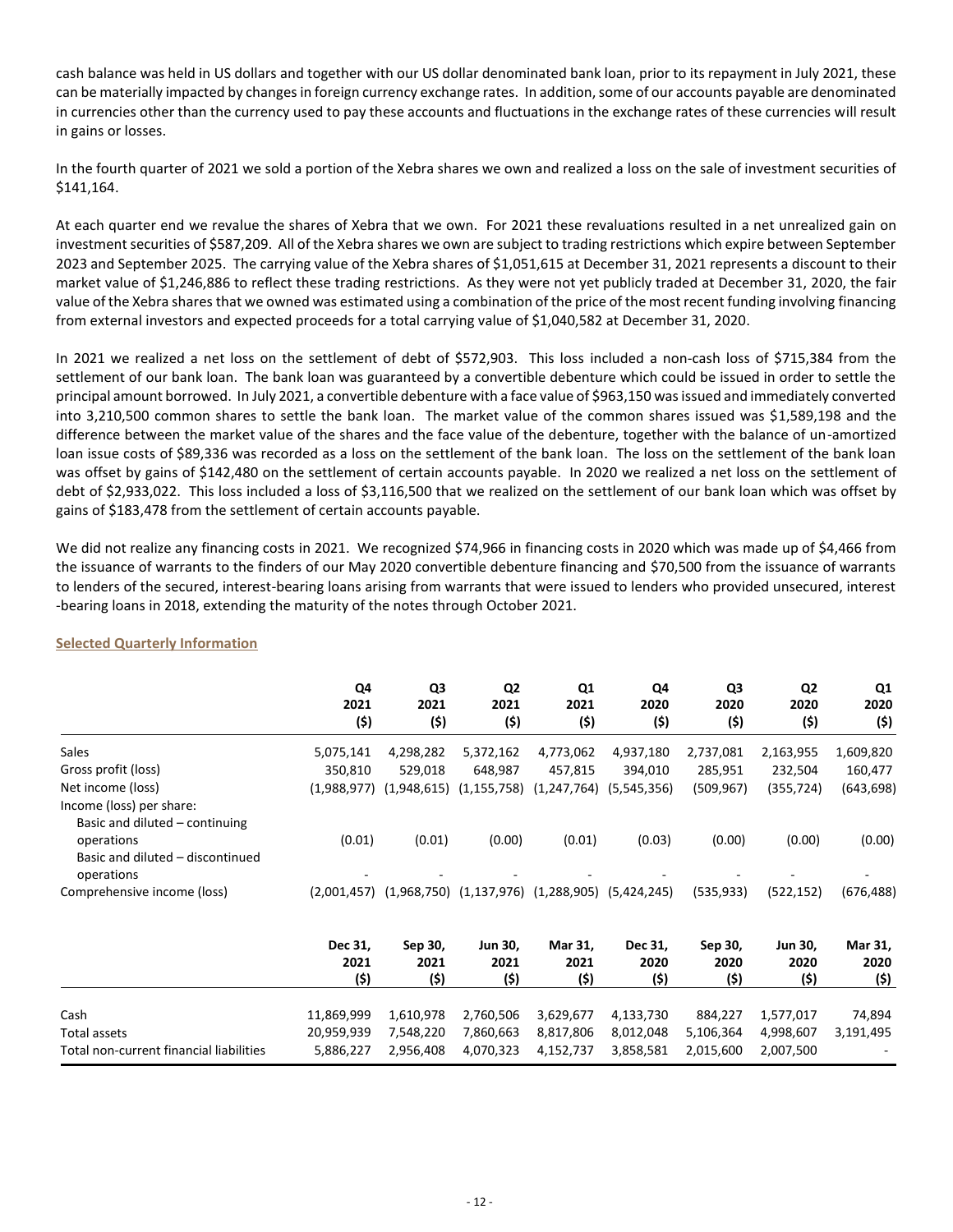|                                                     | Three months ended |               |  |
|-----------------------------------------------------|--------------------|---------------|--|
|                                                     |                    | December 31,  |  |
|                                                     | 2021               | 2020          |  |
|                                                     | (\$)               | (\$)          |  |
| <b>Sales</b>                                        | 5,075,141          | 4,937,180     |  |
| Cost of sales                                       | (4,724,331)        | (4,543,170)   |  |
| Gross profit                                        | 350,810            | 394,010       |  |
| Selling, general and administrative expenses        | (768, 906)         | (299, 646)    |  |
| Management fees                                     | (259, 403)         | (154, 095)    |  |
| Labour costs and benefits                           | (622, 937)         | (432, 440)    |  |
| Stock-based compensation                            | (560, 483)         | (685, 836)    |  |
|                                                     | (1,860,919)        | (1, 178, 007) |  |
| Interest and accretion, net                         | (350, 454)         | (191, 242)    |  |
| Other loss                                          | (206, 699)         | (28, 611)     |  |
| Gain (loss) on settlement of debt                   | 142,481            | (2,937,757)   |  |
| Impairment of property, plant and equipment         |                    | (9,668)       |  |
| Gain (loss) on sale of investment securities        | (141, 164)         |               |  |
| Gain (loss) on revaluation of investment securities | 493,798            | (1,096,807)   |  |
| Foreign exchange gain (loss)                        | (66, 020)          | (103,264)     |  |
| Net income (loss)                                   | (1,988,977)        | (5,545,356)   |  |

We realized a net loss of \$1,988,977 during the fourth quarter of 2021, compared to a net loss of \$5,545,356 during the same period in the prior year. Increased sales and gross profit in the current year were offset by increases in costs as we invested in our business, expanded our workforce and built out our internal infrastructure to accommodate growth in our business. Fourth quarter 2021 results include \$538,228 of costs not related to day-to-day operations including investments in retail and on-line platform development, acquisition related costs and costs incurred as part of our plans to list on the OTCQB exchange.

Sales for the three months ended December 31, 2021 were \$5,075,141 as compared to \$4,937,180 during the same period in the prior year, an increase of 2.8% and the tenth consecutive quarter of record sales growth versus the same period in the prior year. Sales of vegetable and fruit products, including fresh organic asparagus, avocado, bananas, ginger, fresh cut herbs and others were sold to a variety of customers throughout Europe. While volumes of most products sold continued to grow, sales were impacted in the quarter by logistics challenges resulting from the COVID-19 pandemic which impacted the timing and availability of freight and containers required to deliver raw materials to Europe combined with volatile market demand as various lock down measures were implemented throughout Europe to mitigate the spread of the virus. Sales reported in Canadian dollars were also impacted by a lower Euro to Canadian dollar exchange factor year over year. Allowing for this impact, sales increased approximately 11% versus the prior year.

We realized a quarterly gross profit of \$350,454 or approximately 6.9% of revenues in the fourth quarter of 2021 as compared to a gross profit of \$394,010 and 8.0% during the same quarter of the prior year. While gross profit was favorably impacted by a shift in our product mix to a higher percentage of value-added private label and branded products, this was offset by seasonal market conditions for organic ginger and avocados, combined with increased supply chain costs due in part to the effects of the COVID-19 pandemic, general upward inflationary trends and inefficiencies related to the initial launch of our I AM Organic branded product offerings which are expected to be mitigated as volumes grow to scale.

Selling, general and administration expenses were \$768,906 or 15.0% of sales this quarter as compared to \$299,646 or 6.1% of sales in the same quarter of the prior year. Included in 2021 are costs associated with our acquisition program of \$177,040 and \$132,641 related to the development of our retail branded and on-line product platforms and acquisition related costs.

Management fees in the current quarter were \$259,403 and while higher than the \$154,095 recorded in the same quarter of the prior year, they are in line with expectations. Beginning with the first quarter of 2021, remuneration began for a co-CEO who was not previously compensated for services provided.

Labour costs and benefits during the fourth quarter were \$622,937, a significant increase versus the same quarter of the prior year but well within expectations given the increased volume of commercial activity and acquisitions completed during the year. With commercial activities now growing rapidly, operating personnel have been added to support this growth, develop new products and sales opportunities and support the organization for expected future growth. Included in 2021 fourth quarter labour costs and benefits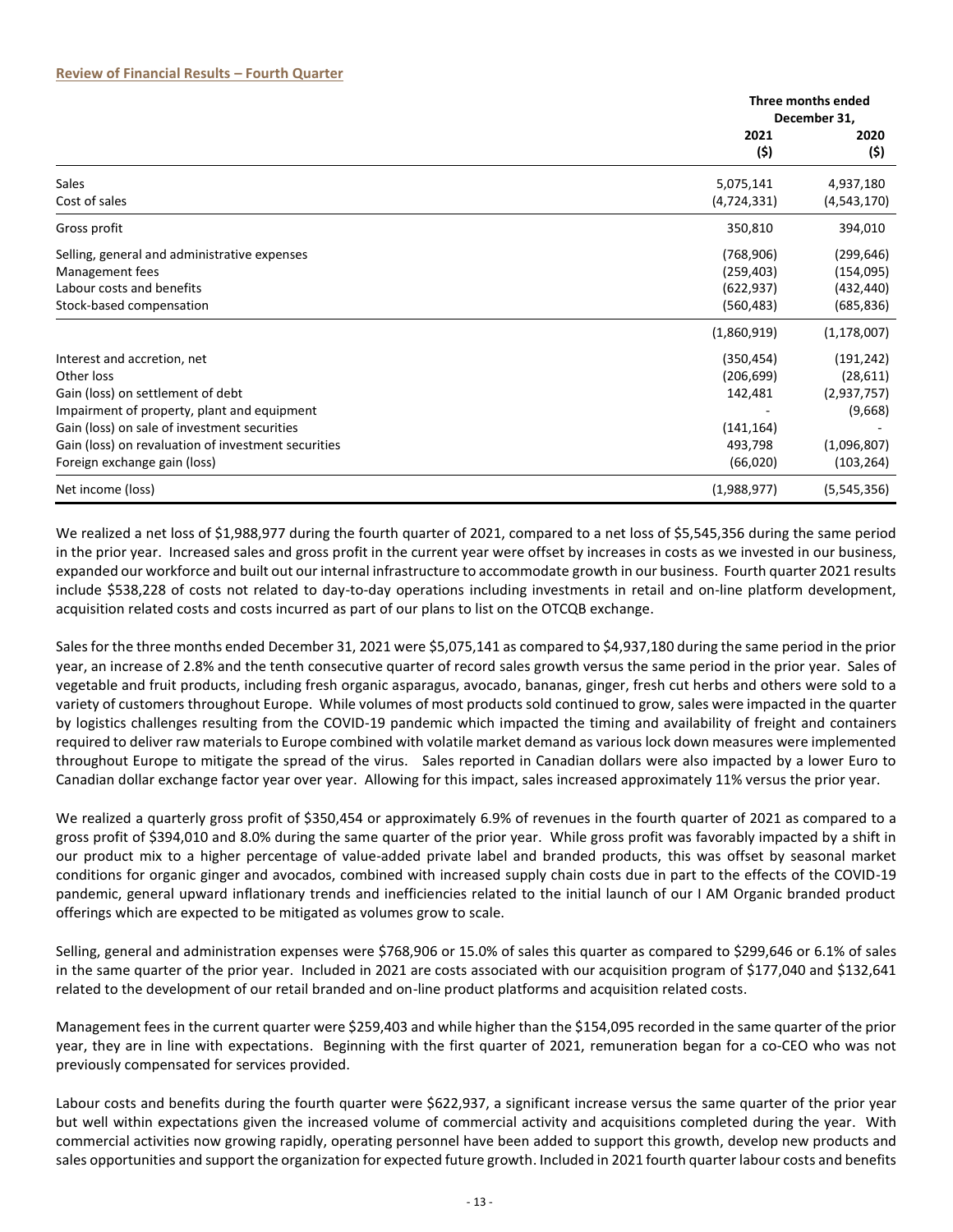are labour costs incurred by both Fresh Organic Choice and Beeorganic, costs which are new for us in 2021. Also included are \$209,923 of costs related to the development of our branded and on-line product platforms and \$18,614 for costs associated with our acquisition program.

As detailed above, during the fourth quarter we incurred costs of \$342,574 related to the development of our retail branded product offering and on-line go-to-market capabilities and \$195,654 of costs associated with our acquisition program. While the benefits of these activities have yet to translate into significant bottom-line contribution, we believe these are prudent investments for the future of the Company.

We recognized \$560,483 in stock-based compensation in the fourth quarter of 2021 which consists of \$137,704 for restricted share units and \$422,779 for stock options. Stock-based compensation in 2020 of \$685,386 consists of \$173,336 for stock options and \$512,500 for non-cash share bonuses issued to our co-CEOs. These bonuses were accrued in 2020 and the shares were issued in 2021. Restricted share units are issued as compensation for directors who are currently not paid cash fees for their service on our board of directors. Stock based compensation for restricted share units is based on the market value of our shares on the day the restricted share units are granted. Stock based compensation for stock options is an estimate of the value of the stock options we have issued and is calculated using the Black-Scholes option pricing model which requires the input of highly subjective assumptions including expected price volatility. Changes in the subjective input assumptions can materially affect the fair value estimate, and therefore does not necessarily provide a reliable single measure of the fair value of the Company's stock options granted and/or vested during the period. Stock based compensation for stock options in the fourth quarter of 2021 was based on fair values of \$0.20 - \$0.35 per share for the 6,700,000 options granted in 2021, \$0.01 - \$0.20 per share for the 5,880,000 options granted in 2020, \$0.05 per share for the 5,475,000 options granted in 2019, and \$0.06 per share for the 600,000 options granted in 2018.

Net interest and accretion expense for the fourth quarter of 2021 was \$350,454 as compared to \$191,242 for the prior year. Interest in 2021 consists of interest on our convertible debentures and accounts receivable factoring costs. Accretion in 2021 consists of accretion on the convertible debentures and earn-out payments accrued in relation to the Fresh Organic Choice and Beeorganic acquisitions. The addition of the convertible debentures in December 2020, January 2021 and November 2021, together with higher factoring costs resulting from increased commercial activity, led to the higher expense in 2021. See "[Liquidity and Capital Resources](#page-14-0)" for further information.

Other income (loss) for the fourth quarter of 2021 of \$206,699 consists primarily of a loss resulting from the provision of \$188,874 for the settlement of a legal claim against our subsidiary in Guatemala. Other income (loss) in the fourth quarter of 2020 of \$28,611 consists of income from the partial settlement of certain of our insurance claims receivable, offset by losses from the write off of certain prepaid expenses and advances and the revaluation of the net receivable remaining from the sale of our processing plant in Guatemala in 2019

In the fourth quarter of 2021 we recorded a gain on settlement of debt of \$142,481 related to the settlement of certain accounts payable. In the fourth quarter of 2020 we realized a non-cash loss on settlement of debt of \$2,937,757. Our bank loan was guaranteed by a convertible debenture which could be issued in order to settle the principal amount borrowed. In October 2020, a convertible debenture with a face value of \$677,500 was issued and immediately converted into 13,550,000 common shares to settle US\$500,000 of the bank loan. In November 2020, a convertible debenture with a face value of \$677,500 was issued and immediately converted into 13,550,000 common shares to settle the remaining US\$500,000 of the bank loan. The market value of the 27,100,000 common shares issued was \$4,471,500 and the difference of \$3,116,500 between the market value of the shares and the face value of the debentures was recorded as a loss on the settlement of the bank loan. The loss from settling the bank loan was offset by \$178,743 in gains from settling certain accounts payable.

In the fourth quarter of 2021 we sold a portion of the Xebra shares we own and realized a loss on the sale of investment securities of \$141,164.

At December 31, 2021 we revalued the remaining shares of Xebra that we own and recorded an unrealized gain on investment securities of \$493,798 for the fourth quarter of 2021. The revaluation done at December 31, 2020 resulted in an unrealized loss of \$1,096,807 in the fourth quarter of 2020. The valuation exercise done at December 31, 2021 acknowledges that all of the Xebra shares we own are subject to trading restrictions which expire between March 2022 and September 2023. The carrying value of the Xebra shares of \$1,051,615 at December 31, 2021 represents a discount to their market value of \$1,246,886 to reflect these trading restrictions. As they were not yet publicly traded at December 31, 2020, the fair value of the Xebra shares that we owned was estimated using a combination of the price of the most recent funding involving financing from external investors and expected proceeds for a total carrying value of \$1,040,582 at December 31, 2020.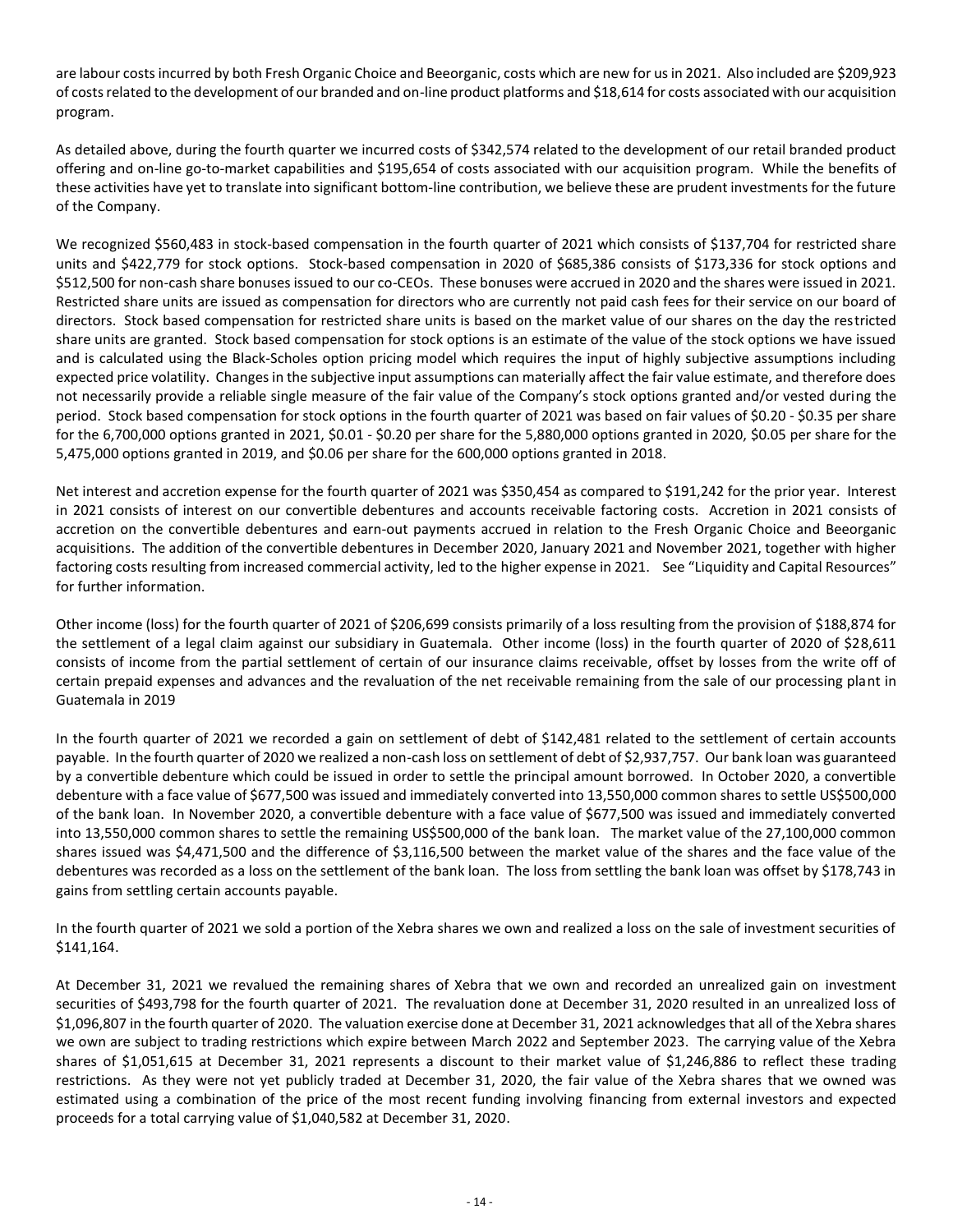Foreign exchange gains and losses arise from transactions incurred in currencies other than the functional currency of the Company and its subsidiaries. We realized a foreign exchange loss of \$66,020 this quarter as compared to a loss of \$103,264 during the same quarter last year. Foreign exchange rates have experienced large fluctuations since March 2020 as part of the market turmoil caused by the global coronavirus pandemic, particularly the Canadian dollar and the Mexican peso versus the US dollar and Euro. A portion of our cash balance is held in US dollars, and some of our accounts payable are denominated in currencies other than the currency used to pay these accounts and fluctuations in the exchange rates of these currencies will result in gains or losses.

## <span id="page-14-0"></span>**Liquidity and Capital Resources**

At December 31, 2021, we had cash of \$11,869,999 and working capital of \$9,682,809 as compared to cash of \$4,133,730 and working capital of \$2,580,088 as at December 31, 2020.

During 2021 we completed equity and convertible debenture financings and raised net proceeds of \$13,333,433 and we received \$1,155,320 from the exercise of warrants issued in 2020 and broker warrants issued in 2021. We also received proceeds of \$55,250 from the exercise of stock options and \$10,292 from the sale of 514,625 Xebra shares in the second quarter. No gain or loss was recorded on the sale of these Xebra shares as we used their expected sales value as their carrying value since December 31, 2020.

We repaid \$295,954 of short-terms loans and paid interest of \$255,916 during 2021.

## *Private placement of convertible debentures – January*

In January 2021 we completed a private placement of convertible debentures with a total face value of \$310,000. These debentures are unsecured and have a term of two years and bear interest at 8% annually, payable in arrears beginning one year after their date of issuance. Together with the debentures issued in December 2020, a total of \$3,666,850 was raised as part of our convertible debenture financing.

The debentures are convertible into shares of Organto at \$0.30 per share and interest is not convertible. The holder may convert all or part of the debentures at any time. If, at any time after May 5, 2021, the closing price of the Company's shares exceeds \$0.45 or more for ten consecutive trading days, the Company has the right to force conversion of the Debentures.

Given their immaterial nature, the transaction costs associated with the debentures in January 2021 were included with the costs associated with the debentures issued in December 2020. These costs have been offset against the carrying value of the convertible debentures and will be amortized over their expected two-year life.

## *Convertible debenture offering – November*

In July 2021 we announced that we filed a final short-form base shelf prospectus with the securities regulators in each province and territory of Canada. The final shelf prospectus allows us to make offerings of common shares, debt securities, convertible securities, warrants and subscription receipts, or any combination thereof, of up to \$50-million for 25 months following the date of filing. The securities may be offered separately or together, in amounts, at prices and on terms to be determined based on market conditions at the time of an offering, which will be set forth in a prospectus supplement to be filed in connection with any offering of securities pursuant to the final shelf prospectus. We filed this final shelf prospectus with a view to maintaining financial flexibility as we advance our organic and value-added fruits and vegetables platform.

In November 2021 we completed an offering of convertible debentures with a total face value of \$8,050,000. These debentures are unsecured and have a term of five years and bear interest at 8% annually, payable in arrears beginning one year after their date of issuance. Net of issue costs, \$7,093,373 was raised.

The debentures are convertible into shares of Organto at \$0.50 per share and interest is not convertible. The holder may convert all or part of the debentures at any time after November 30, 2023. If, at any time after November 30, 2023, the twenty-day volume weighted average trading price of the Company's shares on the TSXV exceeds \$0.625, the Company has the right to force conversion of the debentures. The Company may repay all or a portion of the convertible debentures by issuing common shares worth \$1,053 based on their current market price for each \$1,000 face value of convertible debentures. The Company may also pay all or a portion of the interest payable by issuing common shares to the debenture trustee who shall sell the common shares and use the proceeds to pay the interest due to debenture holders.

The Company recorded \$6,278,676 as the fair value of the debt component of the debentures, with the residual amount of \$1,771,324 allocated to the equity component of the debentures. The debt component of the debentures is being accreted to the face value of the loan over the five-year term.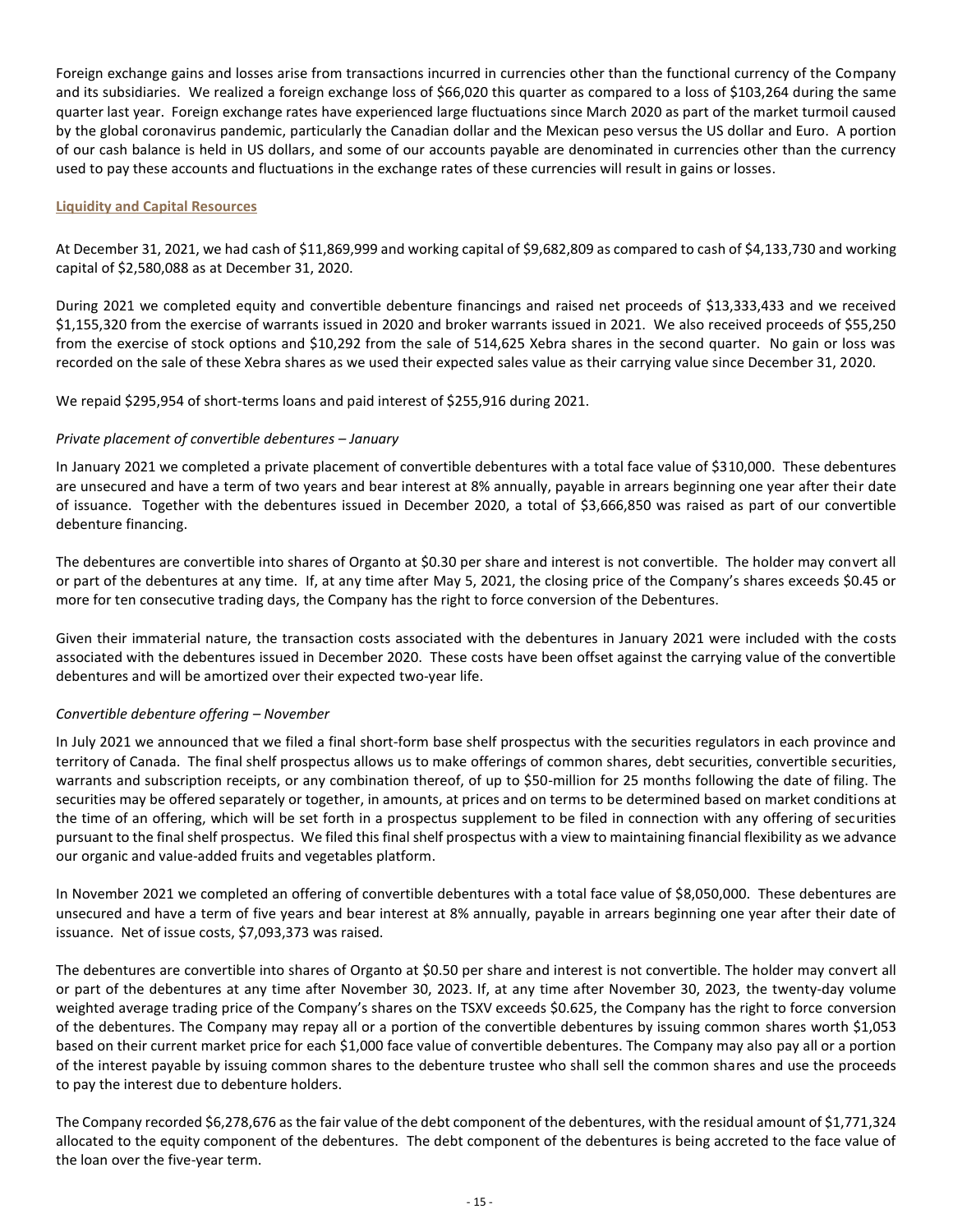Transaction costs of \$956,627 were paid in cash including \$483,000 in finder's fees. The finders were also issued 966,000 warrants with each warrant entitling the holder to purchase one common shares at a price of \$0.50 for a period of two years. These finder warrants have a total fair value of \$258,888. A total of \$1,215,515 in transaction costs was allocated to the liability and the equity components of the debentures.

## *Private placement of shares – November*

Concurrent with our convertible debenture offering in November 2021, we completed a private placement and issued 18,565,062 common shares at a price per share of \$0.322 for gross proceeds of \$5,975,000. No finder's fees were paid and the shares issued are subject to a hold period expiring in March 2021. As part of the private placement, one subscriber was granted a pre-emptive antidilutive right to maintain no less than a 5% equity ownership position in the event of future financings by the Company. Net of issue costs, \$5,948,060 was raised.

## *Short-term loans*

The Company originally received \$647,402 in bridge loans from insiders and certain shareholders. These loans were unsecured and bore interest at rates between 0 and 8%. In 2019 the interest rate was changed to 8% on these loans and in 2020 the interest rate was again changed to 12% on these loans. At December 31, 2020 the balance remaining on these loans totalled \$295,954 and this amount, together with accrued interest, was paid in January 2021.

## *Bank loan*

In January 2019 we established a revolving line of credit with a Mexican bank for up to US\$500,000. Interest was payable monthly at 12% on funds borrowed and we paid a one-time fee of US\$5,000 to establish this facility. The limit under this facility was increased to US\$1,000,000 in May 2020. Borrowed funds were required to be repaid within 180 days after which they could then be reborrowed. By the start of the fourth quarter of 2020, the full amount of the facility had been borrowed and was fully repaid by issuing convertible debentures which were immediately converted into 27,100,000 common shares in the fourth quarter of 2020. A new bank loan was established in December 2020 for US\$750,000, guaranteed by \$963,150 of the December series convertible debentures which would only be issued to settle amounts borrowed under the facility. The fair value of the warrants issued for the convertible debenture guaranteeing the loan, together with other costs associated with obtaining this loan, were offset against the carrying value of the bank loan and were to be amortized over its expected two-year life. In July 2021, a convertible debenture with a face value of \$963,150 was issued and immediately converted into 3,210,500 common shares to settle the bank loan. The market value of the common shares issued was \$1,589,198 and the difference between the market value of the shares and the face value of the debenture, together with the balance of un-amortized loan issue costs of \$89,336 was recorded as a loss on the settlement of the bank loan of \$715,384.

During 2021 a total of 39,612,059 common shares were issued: 18,565,062 from the November 2021 private placement; 480,000 from the exercise of stock options; 11,676,932 from the exercise of warrants; 6,050,495 on the conversion of convertible debentures; 839,570 as part of the consideration paid for the acquisition of Fresh Organic Choice; and 2,000,000 as payment of a 2020 signing bonus to certain officers. In January 2021 the Company completed the documentation related to the 2019 sale of the Company's former processing assets located in Guatemala and 5,873,357 common shares were cancelled. Part of the proceeds from the sale of these processing assets included the cancellation and return to treasury of these common shares of the Company.

As part of the consideration paid to acquire 100% of Beeorganic, the Company issued 1,579,670 common shares. These common shares are subject to escrow provisions and will become freely tradable in equal amounts over the next three years. These shares were issued in March 2022.

As full consideration paid to acquire the operating assets of ZMS, the Company issued 1,645,643 common shares. These common shares are subject to escrow provisions and will become freely tradable in equal amounts over the next three years. These shares were issued in February 2022.

We are reliant upon equity and/or debt financings to fund operations until such time as revenues and gross profit are sufficient to sustain operations.

## **Financial instruments**

The fair value of our financial instruments, financial statement classification and associated risks are presented in the following table.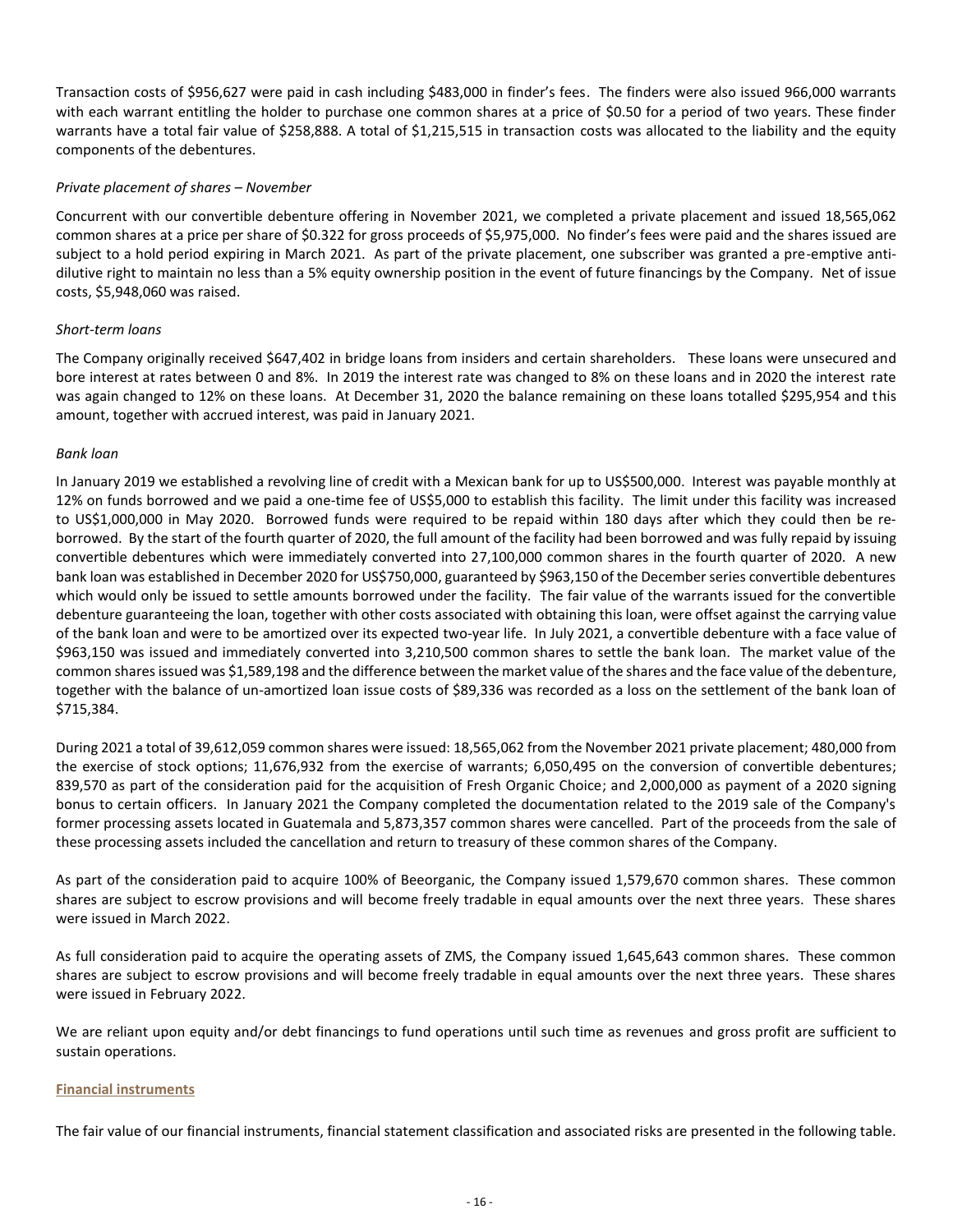|                             |                                   |                                    | Fair value at |
|-----------------------------|-----------------------------------|------------------------------------|---------------|
|                             |                                   |                                    | December 31,  |
|                             |                                   |                                    | 2021          |
| <b>Financial instrument</b> | <b>Basis of measurement</b>       | <b>Associated risks</b>            | (\$)          |
| Cash                        | Fair value through profit or loss | Credit, currency and concentration | 11,869,999    |
| Accounts receivable         | Amortized cost                    | Credit, currency and concentration | 3,161,905     |
| Investment securities       | Fair value through profit or loss | Other price                        | 1,051,615     |
| Accounts payable            | Amortized cost                    | Currency                           | (5,469,185)   |
| CEBA loan                   | Amortized cost                    | n/a                                | (60,000)      |
| Convertible debentures      | Fair value through profit or loss | n/a                                | (8,382,397)   |
|                             |                                   |                                    | 2,171,937     |

The fair value of our financial instruments including cash, accounts receivables, loan receivable, accounts payable and CEBA loan payable approximates their carrying value due to the immediate or short-term maturity of these financial instruments. The fair value of our investment securities which are publicly traded is based on the trading value of the securities, less an applicable discount, to reflect trading restrictions on the shares we hold. The fair value of our convertible debentures (net of issue costs) is based on the effective rate method with the residual balance allocated to the conversion component in equity.

IFRS 7, *Financial Instruments: Disclosure* establishes a fair value hierarchy that prioritizes the input to valuation techniques used to measure fair value as follows:

- Level 1 quoted prices (unadjusted) in active markets for identical assets or liabilities;
- Level 2 inputs other than quoted prices included in Level 1 that are observable for the asset or liability, either directly (i.e., as prices) or indirectly (i.e., derived from prices); and
- Level 3 inputs for the asset or liability that are not based on observable market data (unobservable inputs).

Our financial instruments are exposed to certain financial risks. The risk exposures and the impact on our financial instruments at December 31, 2021 are summarized below. The Board of Directors reviews with management the principal risks affecting the Company and the systems that have been put in place to manage these risks.

(a) Credit risk

Credit risk is the risk that the Company will incur a loss due to a customer or third party failing to discharge their obligation due to the Company.

The credit risk exposure on cash is limited to their carrying amounts at the date of the statement of financial position. Cash is held as cash deposits with creditworthy chartered banks in Canada, Guatemala, Argentina, Mexico and Europe. While the risk was assessed as low, a Mexican bank had its banking license revoked and was placed into liquidation by the Mexican government. A payment to a Mexican supplier was impacted by the shut down of this bank and the Company is unsure of the financial impact this may have on the Company. The Company does not expect any issues with the other banks it deals with and their credit risk is assessed as low.

The credit risk exposure on receivables is limited to their carrying amounts at the date of the statement of financial position. Trade receivables are mainly from customers in Europe. The risk is assessed as moderate. Other receivables are primarily comprised of VAT credits with a low risk assessment.

(b) Liquidity risk

Liquidity risk arises from the Company's general and capital financing needs. We manage liquidity risk by attempting to maintain sufficient cash balances. Liquidity requirements are managed based on expected cash flows to ensure that there is sufficient capital in order to meet short term obligations. At December 31, 2021, we had working capital of \$9,682,809 (December 31, 2020 –\$2,580,088). Liquidity risk is assessed as high.

To date, the Company has been able to address any shortfalls in meeting our short-term financial demands by turning to equity and debt markets to raise the funding necessary to continue operations. We will have to continue to raise funds on these markets until the Company is able to realize consistent cash flows from operations.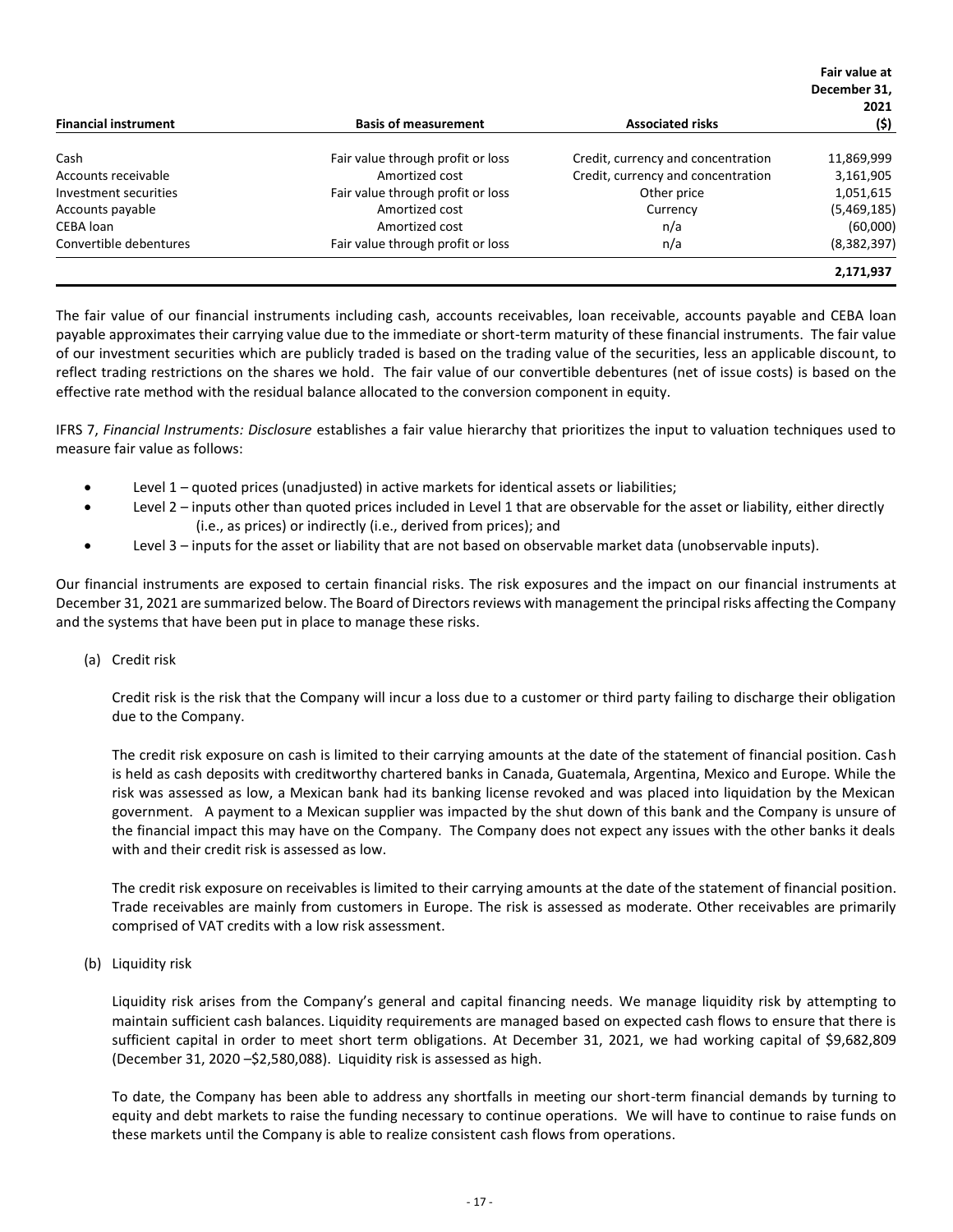## (c) Other price risk

Other price risk is the risk that the fair value or future cash flows of a financial instrument will fluctuate because of changes in market prices (other than those arising from interest rate risk or currency risk), whether those changes are caused by factors specific to the individual financial instrument or its issuer or by factors affecting all similar financial instruments traded in the market.

Our investment securities are exposed to other price risk as these shares trade on a public exchange.

## *Sensitivity Analysis*

A 1% change in interest rates does not have a material effect on our profit or loss and equity.

As our functional currency is the Canadian Dollar, where foreign currency transactions such as the US Dollar, European Euro, Argentine Peso, Mexican Peso and Guatemalan Quetzal are converted into Canadian Dollars, changes in exchange rates between these currencies may have an effect on our profit or loss and equity. A +/- 10% change in the exchange rate between those currencies and the Canadian Dollar can affect net income by approximately \$250,000.

## *Capital Management*

When managing capital our objective is to ensure an optimal capital structure is maintained to reduce overall cost of capital and allowing flexibility to respond to changes in working capital requirements.

In the management of capital, we include the components of shareholders' equity as well as cash and receivables.

We manage the capital structure and make adjustments to it in light of changes in economic conditions and the risk characteristics of the underlying assets. To maintain or adjust the capital structure, we may attempt to issue new shares, acquire or dispose of assets or adjust the amount of cash and investments.

In order to facilitate the management of our capital requirements, we monitor working capital and cash flows regularly. There have been no changes to our capital management policies and procedures since the end of the most recent fiscal year.

## **Related Party Transactions**

We incur fees and expenses with related parties in the ordinary course of business, on terms that are similar to those of transactions with unrelated parties.

| <b>Related party</b>                                               | <b>Nature of transactions</b> |
|--------------------------------------------------------------------|-------------------------------|
| Brandal B.V. <sup>(1)</sup>                                        | Management fees               |
| Bromley Consulting & Advisory Inc. (1)                             | Management fees               |
| Share! Marketing & Management Services BV <sup>(1)</sup>           | Administrative services       |
| Thibaudier Financial Consulting BV <sup>(1)</sup>                  | Management fees               |
| TLG Growth Capital Corp. (1)                                       | Management fees               |
| ZMS B.V $(1)$                                                      | Product purchases             |
| (1) A company owned or controlled by one of the Company's officers |                               |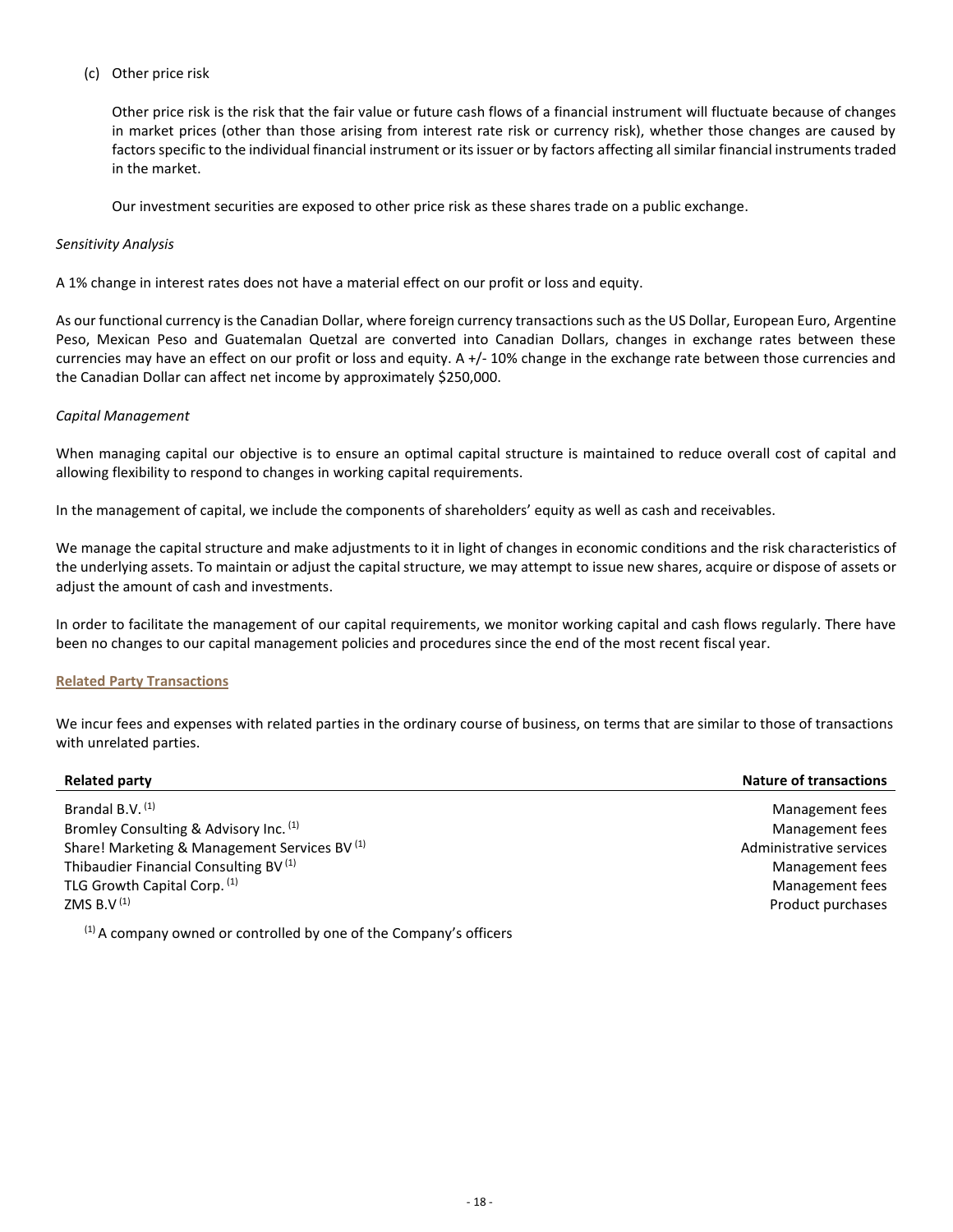The following related party transactions were made in the normal course of operations:

(a) Directors and key management personnel compensation:

|                                          | Three months ended<br>December 31, |         | Year ended<br>December 31, |           |      |
|------------------------------------------|------------------------------------|---------|----------------------------|-----------|------|
|                                          |                                    |         |                            |           |      |
|                                          | 2021                               |         | 2020                       | 2021      | 2020 |
|                                          | (\$)                               | (\$)    | (\$)                       | (\$)      |      |
| Salaries, consulting and management fees | 233,241                            | 138,241 | 880,539                    | 561,061   |      |
| Stock based compensation                 | 433.843                            | 618.896 | 947,285                    | 770,573   |      |
|                                          | 667,084                            | 757.137 | 1,827,824                  | 1,331,634 |      |

Key management personnel were not paid post-employment benefits, termination benefits or other long-term benefits during the years ended December 31, 2021 and 2020.

## (b) Transactions with related parties:

|                                                        | Three months ended<br>December 31, |         | Year ended<br>December 31, |         |
|--------------------------------------------------------|------------------------------------|---------|----------------------------|---------|
|                                                        |                                    |         |                            |         |
|                                                        | 2021                               | 2020    | 2021                       | 2020    |
|                                                        | (\$)                               | (\$)    | (\$)                       | (\$)    |
| Administrative services from companies with common     |                                    |         |                            |         |
| directors or officers                                  | 107,693                            | 167.577 | 419.687                    | 562,705 |
| Product sales to a company with a common officer       | 269.954                            | 42.471  | 285,522                    | 83,441  |
| Product purchases from a company with a common officer | $\overline{\phantom{0}}$           | 23,606  | 470,782                    | 23,606  |

## (c) Outstanding balances included in accounts payable (receivable):

|                                          | December 31,             |                          |
|------------------------------------------|--------------------------|--------------------------|
|                                          | 2021                     |                          |
|                                          | (\$)                     | (\$)                     |
| Salaries, consulting and management fees | 277,860                  | 895,953                  |
| Interest on convertible debentures       | 44.297                   | 206                      |
| Administration services                  | $\overline{\phantom{0}}$ | 111.227                  |
| Expense reimbursements                   | 6.941                    | 598                      |
| Product sales                            | (283, 616)               | $\overline{\phantom{0}}$ |

## (d) Loans from directors and key management personnel:

| <b>Balance at December 31, 2021</b>       |            |
|-------------------------------------------|------------|
| <b>Balance at December 31, 2020</b>       |            |
| Foreign exchange                          | 25,413     |
| Loans settled with convertible debentures | (285, 047) |
| Loans repaid                              | (436, 115) |
| Loans received                            | 346,922    |
| Balance at January 1, 2020                | 348,827    |
|                                           | (\$)       |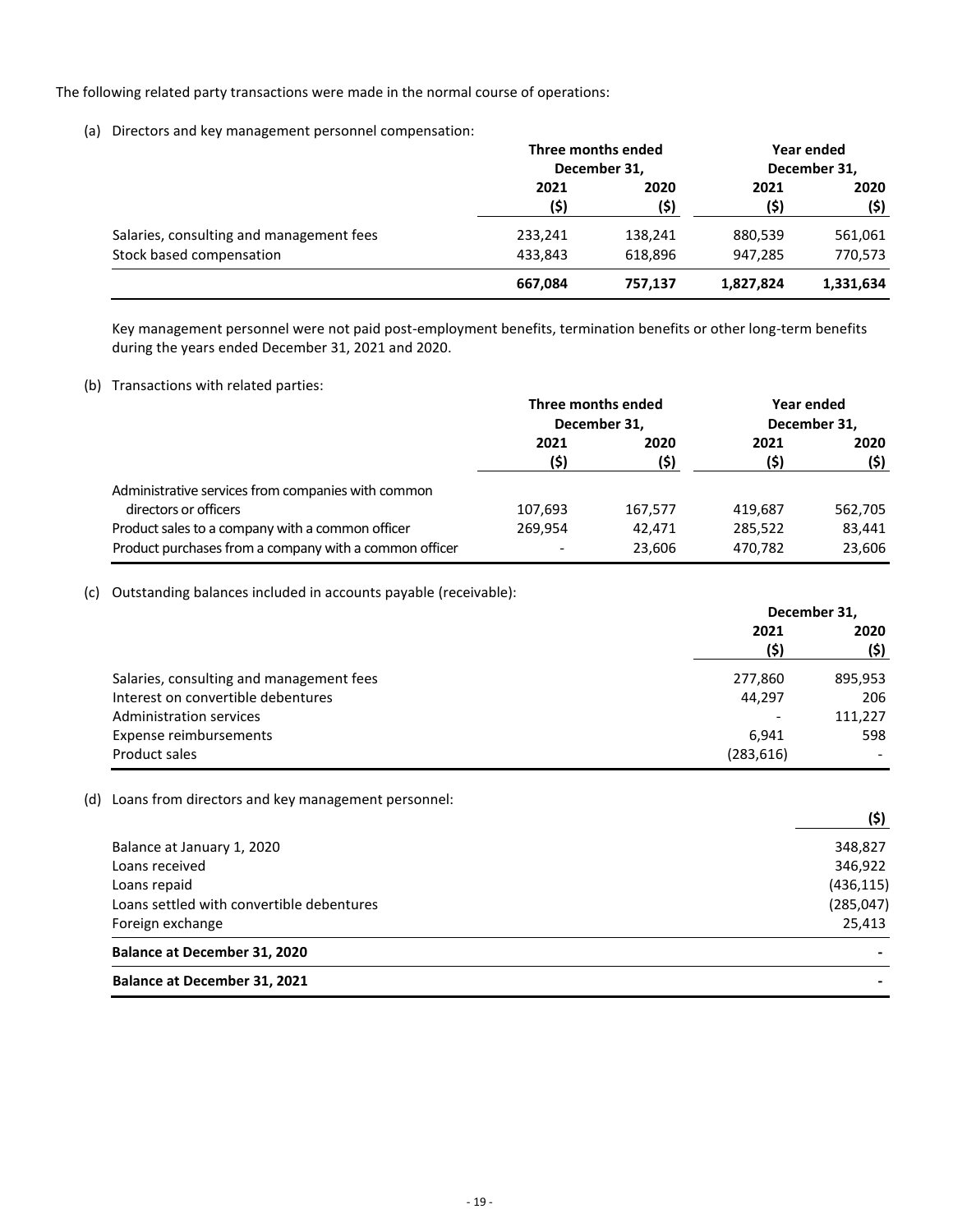#### **Commitments**

At December 31, 2021 the Company had entered into agreements which call for minimum payments as follows:

|                         |                       | <b>Between</b>           |                          | <b>Total</b><br>(\$)<br>236,156 |
|-------------------------|-----------------------|--------------------------|--------------------------|---------------------------------|
|                         | Within 1 year<br>(\$) | 1 and 5 years<br>(\$)    | After 5 years<br>(\$)    |                                 |
| Management fees         | 236,156               | $\overline{\phantom{a}}$ | -                        |                                 |
| Administration services | 2,160                 | $\overline{\phantom{a}}$ |                          | 2,160                           |
| Labour and benefits     | 128,474               | $\overline{\phantom{a}}$ | $\overline{\phantom{0}}$ | 128,474                         |
|                         | 366,790               | $\overline{\phantom{0}}$ | $\,$                     | 366,790                         |

#### **OFF-BALANCE SHEET ARRANGEMENTS**

During the quarter ended December 31, 2021 and up to the date of this report, the Company had no off-balance sheet transactions.

#### **PROPOSED TRANSACTIONS**

While the Company is continually reviewing potential opportunities that could enhance shareholder value, there are no proposed transactions that would affect the financial condition, results of operations and cash flows of the Company to report at this time.

#### **RISKS AND UNCERTAINTIES**

#### **Risk factors**

Our business, operations and financial condition are subject to various risks and uncertainties. Prior to making an investment decision, investors should consider the risks and uncertainties set out below and those described elsewhere in this document, which are in addition to the usual risks associated with an investment in a business engaged in the global procurement, marketing and distribution of fresh organic fruit and vegetable products. We believe the risks set out below to be the most significant to investors, but do not represent all of the risks associated with an investment in securities of our Company. Consequently, you should not consider the following to be a complete discussion of all possible risks or uncertainties applicable to our business. If any of the identified risks materialize or other additional risks and uncertainties of which we are currently unaware materialize, our assets, liabilities, financial condition, results of operations (including future results of operations), business and business prospects are likely to be materially and adversely effected. Any such adverse effect could cause the trading price of our common shares to decline, and our shareholders may lose all or part of their investment. These risk factors should be read in conjunction with other information in this report and in other documents that we file from time to time.

#### **Risks Related to Our Business**

#### *We have a limited operating history and may incur further losses until our operating platform achieves scale.*

We commenced business in November 2015 and since that time we have built out our operating platform and generated approximately \$40.6 million in revenues and losses of approximately \$34.6 million. We are subject to many of the risks common to early-stage enterprises, including costs associated with building out an operating platform prior to volumes and margins coming to scale, undercapitalization, cash shortages, and limitations with respect to personnel, financial, and other resources. There is no assurance that we will be successful in establishing a long-term customer base, that consumers will continue to purchase our products, that our branded product launches will be successful, or that we will be able to generate sales and margins sufficient to cover our operating costs. Our ability to achieve a return on shareholders' investment and the likelihood of its success must be considered in light of the company's early stage of operations. Our independent auditors have added an explanatory paragraph to their audit opinion issued in connection with our financial statements for the years ended December 31, 2021, 2020, 2019, 2018, 2017, 2016 and 2015 with respect to our ability to continue as a going concern. As discussed in Note 1 to our financial statements for the current year, we have generated operating losses since inception and there is likelihood that additional financing will be required to realize our long-term plans, which together raises doubt about our ability to continue as a going concern.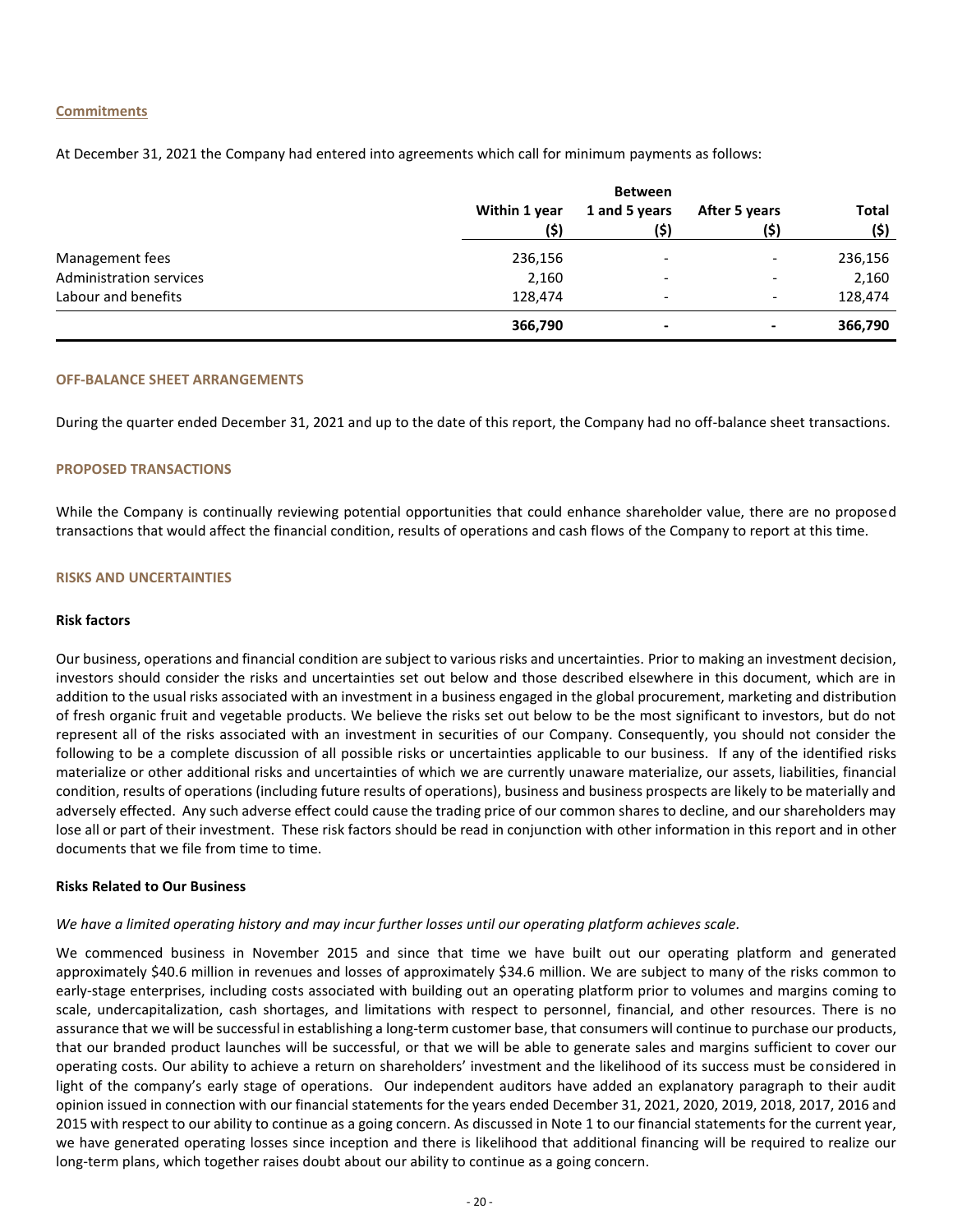## *We may not be able to secure financing required to meet future capital needs to continue operations.*

We may require additional capital to fulfill our contractual obligations and continue development of our product offerings and global operating platform, through either equity or debt financing. Due to business specific or general economic conditions, we may be unable to secure debt or equity financing on terms acceptable to the Company, or at all, at the time when we need such funding. Our inability to raise additional funds on a timely basis would make it difficult to achieve our business objectives and would have a negative impact on our business, financial condition and results of operations.

## *We have a history of negative cash flows from operating activities and may need to raise additional financing to fund operations.*

We have a history of negative cash flows from operating activities. To the extent that we have negative cash flow in future periods, we may need to allocate a portion of proceeds from future financings to fund such negative cash flow. There can be no assurance that additional capital or other types of financing will be available when needed, or that these financings will be on terms that are acceptable to the Company, or at all.

## *Additional financing may dilute common shareholders or place restrictions on our operations.*

If we raise funds by issuing additional equity or convertible debt securities, the ownership percentages of existing stockholders would be reduced, and the securities that we issue may have rights, preferences or privileges senior to those of the holders of our common stock or may be issued at a discount to the market price of our common stock which would result in dilution to our existing stockholders. If we raise additional funds by issuing debt, the Company may be subject to debt covenants, which could place limitations on our operations including our ability to declare and pay dividends.

## *We operate in a competitive global food industry and the actions of competitors could impact revenues and profitability.*

The agricultural produce industry is intensely competitive in all of its phases. We compete with other companies, some of whom have greater financial resources, larger facilities, more capacity, higher staffing levels, greater economies of scale, pricing advantages, longer operating histories and more established market presences. We may have little or no control over some or all of these competitive factors. If we are unable to effectively respond to these competitive factors, or if the competition in our product markets results in price reductions or decreased demand for our products, our business, results of operations and financial condition may be materially impacted.

We are focusing our business on the procurement, packing, distribution and marketing of value-added and branded fresh organic fruit and vegetable products grown in strategic geographies but third parties that provide us with year-round supply capabilities. As a result of changing consumer preferences and awareness, we believe there is increased demand for organic produce over conventional produce which we believe will be positive for us. Even so, we expect to face competition from new entrants to the organic produce market wanting to participate in this growing category. Our ability to remain competitive will depend to a great extent on our ability to grow and diversify our supplier base with quality partners, grow our customer base, build our brand, maintain competitive pricing levels, attract strategic third-party growers to cost-effectively supply our operations, manage transportation and delivery logistics, and effectively market our products to our customers. There can be no assurance that we will have sufficient resources to compete successfully with our current or future competitors in these areas, which could have a material adverse effect on our business plan and results of operations.

## *We must attract and retain key personnel and professionals to achieve our business objectives.*

Our success will be largely dependent upon the performance of our management, key employees and professionals. We must compete with other companies both within and outside the food industry to recruit and retain competent employees and contract resources. If we cannot attract and maintain qualified resources to meet our business needs, this could have a material adverse effect on our business. In addition, the Company does not have key man insurance policies and therefore there is a risk that the death or departure of any existing member of management or any key employee or professional could also have a material adverse effect on the Company.

## *Our customers generally are not obligated to continue purchasing products from us.*

Many of our customers buy from us under purchase orders, and we generally do not have long-term agreements with or commitments from these customers for the purchase of our products. We cannot provide assurance that our customers will maintain or increase their sales volumes or orders for the branded, private label or bulk distributed products supplied by us or that we will be able to maintain or add to our existing customer base. Decreases in our customers' sales volumes or orders for products supplied by us may have a material adverse effect on our business, financial condition or results of operations.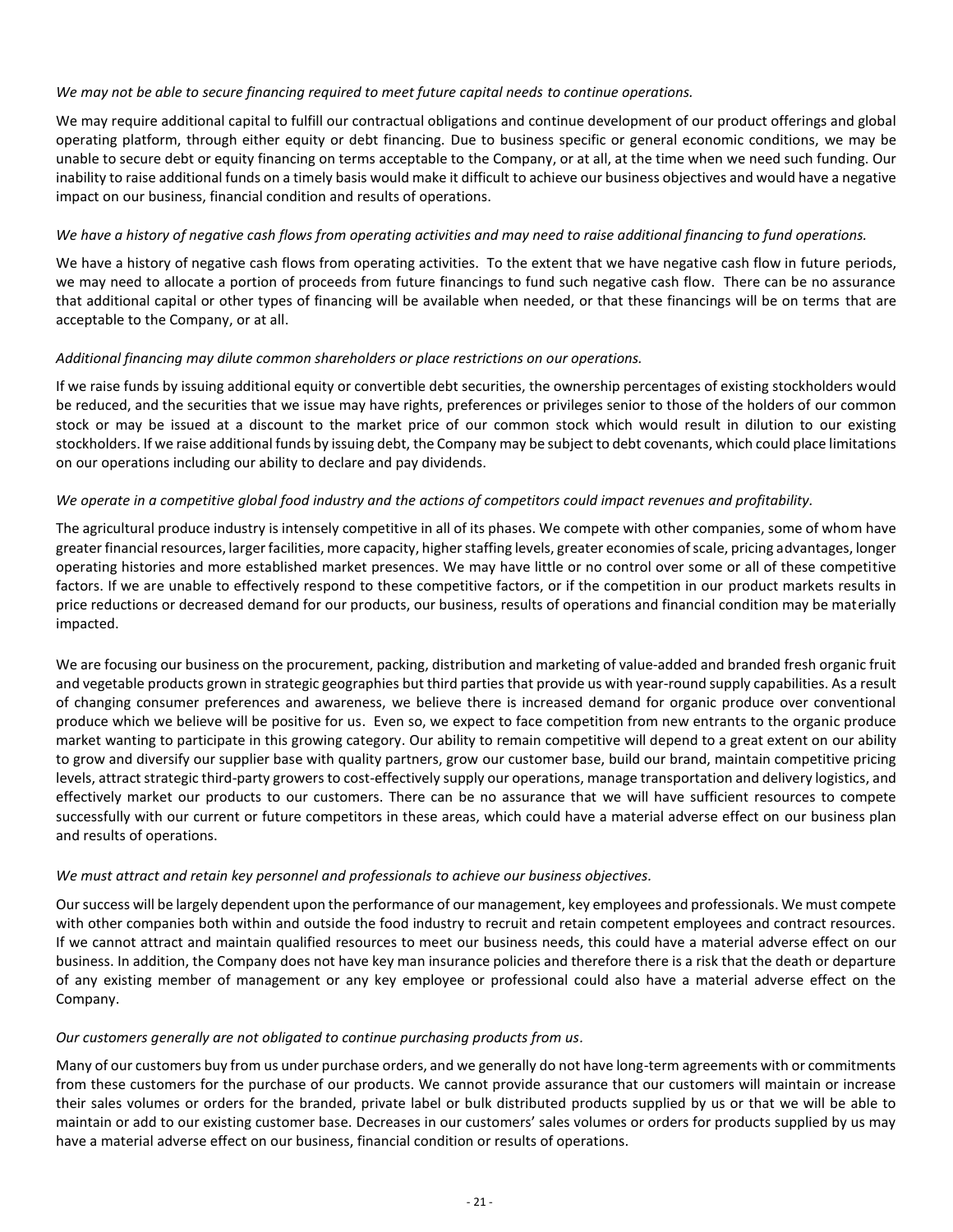## *Consumer food preferences are difficult to predict and may change.*

Our success depends, in part, on our ability and our customers' ability to offer products that anticipate the tastes and dietary habits of consumers and appeal to their preferences on a timely and affordable basis. A significant shift in consumer demand away from our products or a failure to maintain our current market position, could reduce our sales and harm our business. Consumer trends change based on a number of factors, including nutritional values, a change in consumer preferences or general economic conditions. Additionally, there is a growing focus among some consumers to buy local food products in an attempt to reduce the carbon footprint associated with transporting food products from longer distances, which could result in a decrease in the demand for food products that we import from remote growing regions and processing locations. Further, failures by us or our competitors to deliver quality products could erode consumer trust in the organic certification of foods. These changes could lead to, among other things, reduced demand and price decreases, which could have a material adverse effect on our business, financial condition or results of operations.

## *If we do not manage our supply chain effectively, our operating results may be adversely affected.*

Our supply chain is complex and subject to a number of risks. We do not directly operate our own growing and processing operations but instead rely on a number of third-party suppliers for the growing, processing, packaging and delivery of certain of our products. Our inability to effectively manage our supply chain could cause our operating costs to rise and our margins to fall. The COVID-19 pandemic has increased the challenges of managing our supply chain, and the pandemic could continue to cause unpredictable supplychain interruptions or other adverse effects on our supply chain. In addition, potential adverse weather conditions and natural disasters add another layer of risk to our supply chain. We must continuously monitor our inventory and product mix against forecasted demand or risk having inadequate supplies to meet customer demand as well as having too much inventory that could reach its expiration date. If we are unable to manage our supply chain efficiently and ensure that our products are available to meet customer demand, our operating costs could increase and our margins could fall.

## *Adverse weather conditions and/or natural disasters could impact costs and availability of our products.*

Raw materials for our products are vulnerable to adverse weather conditions and natural disasters, including windstorms, hurricanes, earthquakes, floods, droughts, fires, and temperature and precipitation extremes, some of which are common but difficult to predict, as well as crop disease and infestation. Severe weather conditions may occur with higher frequency or may be less predictable in the future due to the effects of climate change. Unfavorable growing conditions could reduce both crop size and quality. In extreme cases, entire harvests may be lost in some geographic areas. Adverse weather conditions or natural disasters may adversely affect our supply of one or more of our products or prevent or impair our ability to ship products as planned. These factors can increase product acquisition costs, decrease our sales volumes and revenues, and lead to additional charges to earnings, which may have a material adverse effect on our business, financial condition and results of operations.

## *We are subject to transportation risks.*

An extended interruption in our ability to ship our products or disruption in the distribution of our products could have a material adverse effect on our business, financial condition and results of operations. While we believe we are adequately insured and would attempt to transport our products by alternative means (from both supply sources and to our customers) if we were to experience a disruption, we cannot be sure that we would be able to do so or be successful in doing so in a timely and cost-effective manner.

## *Volatility in the prices of raw materials, packaging and freight, fuel and energy could increase our cost of sales and reduce gross margin.*

Raw materials represent a significant portion of our cost of sales. Our cost to purchase raw materials can fluctuate depending on many factors including weather patterns, economic and political conditions, inflation and pricing volatility. In addition, we must compete at times for certain raw materials and inputs with competitors having greater resources than we have. If our input costs increase due to any of the above factors, we may not be able to pass along the increased costs to our customers, which could have a material impact on our business, financial condition and results of operations.

## *We are subject to the risk of product contamination and product liability claims which could adversely affect our results and financial condition.*

The sales of our products involve the risk of injury to consumers. Such injuries may result from tampering by unauthorized personnel, product contamination or spoilage, including the presence of foreign objects, substances, chemicals, or residues introduced during the growing, packing, storage, handling or transportation phases. We cannot be sure that consumption of our products will not cause a health-related illness in he future or that we will not be subject to claims or lawsuits relating to such matters. Even if a product liability claim is unsuccessful, the negative publicity surrounding any assertion that our products caused illness or injury could adversely affect our reputation with existing and potential customers and our brand image. In addition, claims or liabilities of this sort might not be covered by our insurance or by any rights of indemnity or contribution that we may have against third parties, including our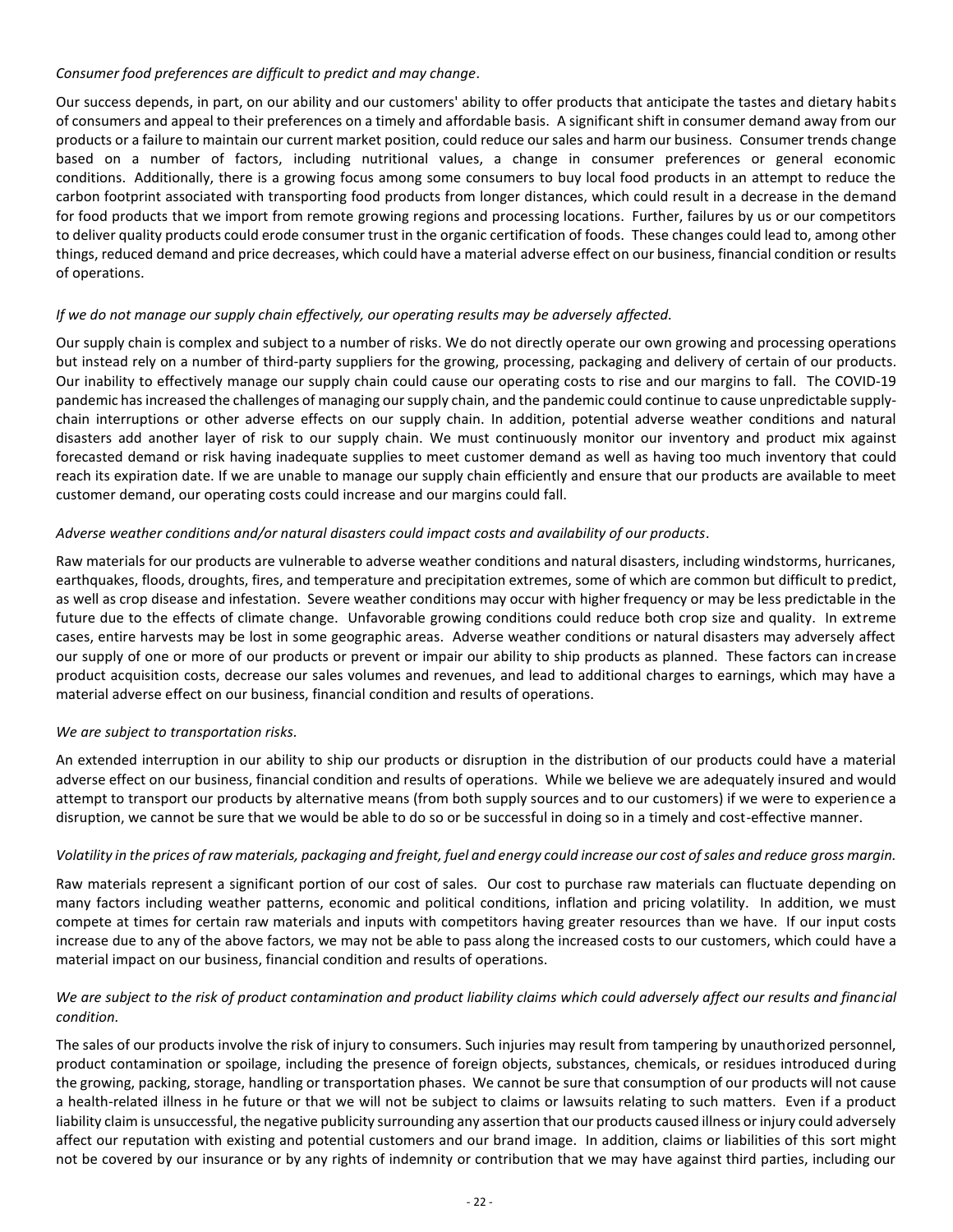customers and suppliers. However, we cannot be sure that we will not incur claims or liabilities for which we are not insured or that exceed that amount of our insurance coverage, resulting in significant cash outlays that would materially and adversely affect our results and financial condition.

## *Loss of a key grower could materially reduce revenues and earnings.*

Our relationships with our growers are critical to the success if our business and results of operations. The loss, decrease or cancellation of business with any of our large grower partners could reduce supply of planned supply and/or lead to increased costs of supply from alternative sources, and as a result could materially and adversely affect our business, financial condition and results of operations.

## *Our international operations expose us to additional risks inherent with the countries where we are doing business.*

We operate in various foreign jurisdictions around the world. These international operations expose us to risks inherent in doing business abroad including exposure to local economic conditions, a change in laws and regulations, foreign exchange rate fluctuations and currency controls, investment restrictions or requirements, the imposition of burdensome tariffs and quotas, export and import restrictions, disruptions in our suppliers' and our customers' ability to access capital and credit markets, compliance with anticorruption and anti-bribery laws, compliance with export controls and economic sanctions laws, public health epidemics which have the potential to impact employees and the global economy, and unforeseen events such as natural disasters, terrorism, or political social or economic unrest or instability, including, without limitation, disruptions due to armed conflicts, such as the conflict between Ukraine and Russia and civil unrest. As we continue to expand our business globally, we may have difficulty anticipating and effectively managing these and other risks, thus materially impacting our business, financial condition and results of operations.

## *Information technology failures could disrupt our operations and negatively impact our business.*

In the normal course of business, we rely on information technology systems to process, transmit, and store electronic information that is critical for our business and the operations of our supply chain partners including information that enables traceability of the organic products we sell. Information technology systems are also integral to the reporting of our results of operations. Furthermore, a significant portion of the communications between, and storage of personal data of, our personnel, customers, consumers and suppliers depend on information technology. Our information technology systems may be vulnerable to a variety of interruptions beyond our control, including, but not limited to, natural disasters, terrorist attacks, telecommunications failures, computer viruses, hackers, and other security issues. These events could compromise our confidential information, impede or interrupt our business operations, and may result in other negative consequences, including remediation costs, loss of revenue, litigation and reputational damage.

## *Our business is subject to numerous environmental and food safety regulations and policies.*

Our operations are subject to environmental and food safety regulations and policies in the areas where we operate. Changes in any government laws or regulations applicable to our operations could increase our compliance costs, negatively affect our ability to sell certain products or otherwise adversely affect our results of operations. While we believe we are in compliance with all laws and regulations applicable to our operations, we cannot be assured that we have been, or will at all times be, in compliance with all environmental and food safety requirements, or that we will not incur material costs or liabilities in connection with these requirements. Our failure to comply with any laws, regulations or policies applicable to our business could lead to penalties, loss of our ability to sell certain of our products, possible product recalls and others, any of which could have a material impact on our business, financial condition and results of operations.

## *The COVID-19 pandemic has significantly impacted worldwide economic conditions and could have a material effect on our business and resulting financial condition.*

Our business and financial results may be negatively impacted by the 2019 coronavirus (COVID-19) pandemic, including causing significant volatility in customer demand for our products, changes in consumer behavior and preference, disruptions in our global supply chain operations, disruptions to our business expansion plans, limitations on our employee and service provider's ability to work and travel, significant changes in the economic conditions in markets in which we operate and related currency and commodity volatility, and pressure on our liquidity. Despite our efforts to manage these impacts, they also depend on factors beyond our knowledge or control, including the duration and severity of the COVID-19 pandemic, actions taken by various government institutions and agencies to contain its spread and mitigate its public health effects, and the availability of vaccines and their effectiveness against new variants of the virus. As a result, we cannot reasonably estimate the full impact of the COVID-19 pandemic on our business and financial results, but the impact could be material and last for an extended period of time.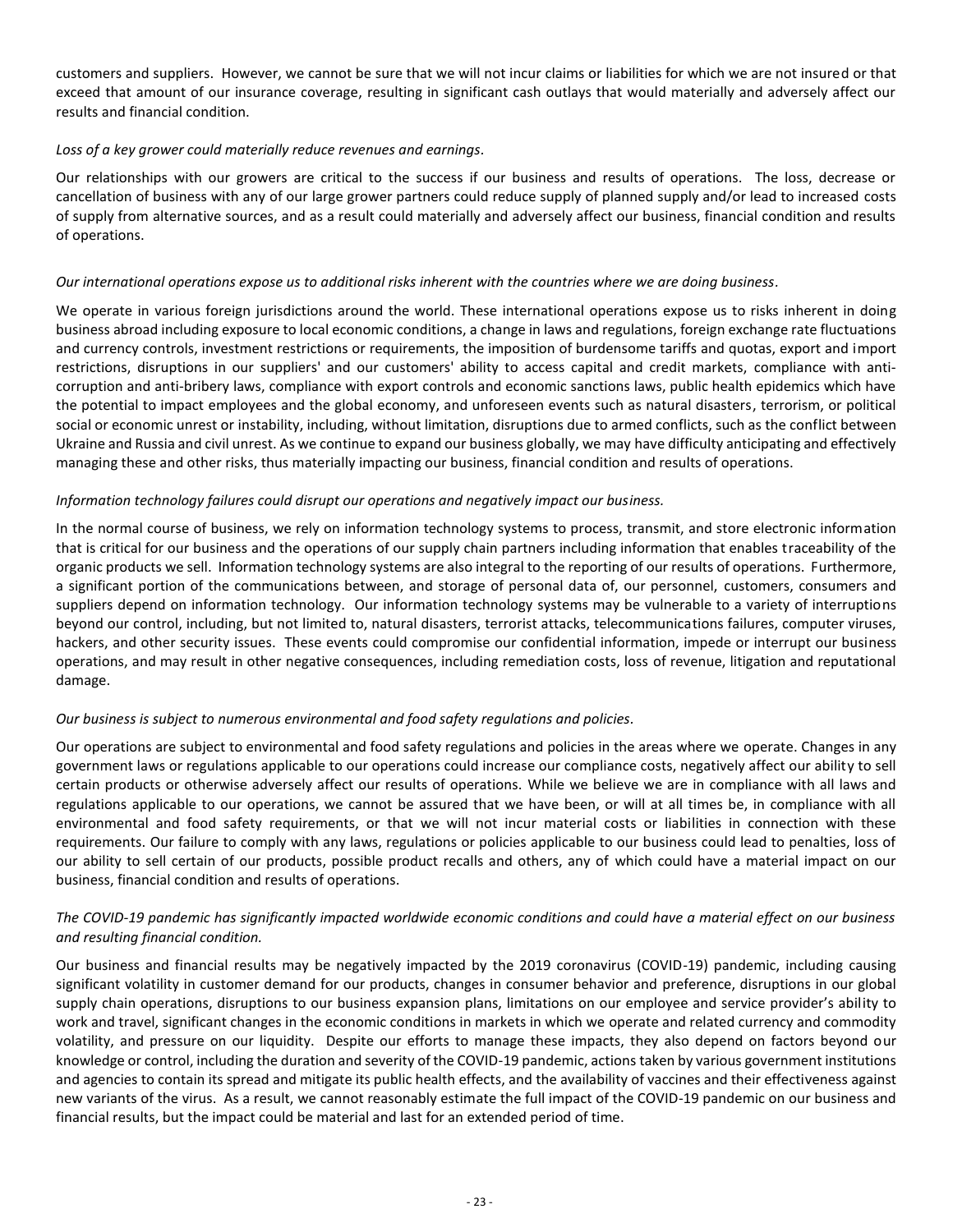## *We may not be able to effectively manage our growth and integrate acquired companies.*

We expect our business to grow rapidly via internal growth, and from time to time we may pursue acquisition opportunities that are consistent with our overall growth strategy. Our ability to effectively manage our growth and integrate acquisitions, including our ability to realize potentially available marketing opportunities and cost savings in a timely and efficient manner, will have a direct impact on our future results. We may encounter problems in connection with our growth and integration of any new businesses, such as challenges relating to the following: integration of an acquired company's products into our product mix; the amount of cost savings that may be realized as a result of integrating an acquired product or business; integrating acquired operations that have management teams and company cultures that differ from our own; compatibility of financial control and information systems; and others. If we experience any of these problems in the integration of acquisitions, they could have a material and adverse effect on our business, financial condition or results of operations.

## *Impairment charges related to long-lived assets or goodwill could adversely affect our business.*

As a result of past business acquisitions, a part of our total assets is comprised of intangible assets. We are required to perform impairment tests of long-lived assets and goodwill annually, or at a time when events occur that could affect the value of these assets. We may engage in additional acquisitions, which could result in our recognition of additional long-lived assets and goodwill. If the financial performance of the acquired businesses does not meet our expectations, we could be required to record impairments to long-lived assets or goodwill, which could materially and adversely impact our business, financial condition and results of operations.

## *Our investment in a cannabis business indirectly exposes us to risks associated with laws and regulations governing cannabis, which are still developing in many parts of the world, and could have an impact on our plans to realize a return on our investment.*

Our investment exposure in the cannabis industry is governed by laws and regulations specific to various countries around the world. Many of these laws and regulations are still being developed, and dependent on the outcome of these, our ability to realize a profitable return could be impacted.

## **Risks Related to Ownership of Our Securities**

## *Our stock price may be volatile, which may impact returns to our shareholders.*

From time-to-time stock markets experience extreme price and volume fluctuations, which, when combined with general economic and political conditions, could adversely affect the market price for our securities. In addition, the trading price of our common stock may be volatile and could fluctuate widely in response to many factors, including the following, some of which are beyond our control:

- variations in our operating results;
- changes in expectations of our future financial performance, including financial estimates by securities analysts and investors;
- changes in operating and stock price performance of other companies in our industry;
- additions or departures of key personnel; and
- future sales of our common stock.

## *Our common shares are thinly traded and our shareholders may be unable to sell at or near ask prices, or at all.*

We cannot predict the extent to which an active public market for trading our common stock will be sustained. Even with recent increases in trading volumes, our shares have historically been thinly-traded meaning that the number of persons interested in purchasing our common shares at or near bid prices at a certain given time may have been relatively small.

This situation is attributable to a number of factors, including the fact that we are a smaller company in its development phase which is relatively unknown to stock analysts, stock brokers, institutional investors and others in the investment community who generate or influence sales volume. Even if our Company came to the attention of such persons, those persons may be reluctant to follow, purchase, or recommend the purchase of shares of a relatively unproven company such as ours until such time as we become more seasoned and viable. As a consequence, there may be periods of several days or more when trading activity in our shares is minimal, as compared to a seasoned issuer which has a large and steady volume of trading activity that will generally support continuous trades without an adverse effect on share price. We cannot be assured that a broader or more active public trading market for our common stock will develop or be sustained, or that current trading levels will be sustained.

## *We do not anticipate paying any cash dividends to our common shareholders and as a result, shareholders may only realize a return when their shares are sold.*

We presently do not anticipate that we will pay dividends on any of our common stock in the foreseeable future. If payment of dividends does occur at some point in the future, it would be contingent upon our revenues, earnings and cash flow, if any, capital requirements, and general financial condition. The payment of any common stock dividends will be at the discretion of our Board of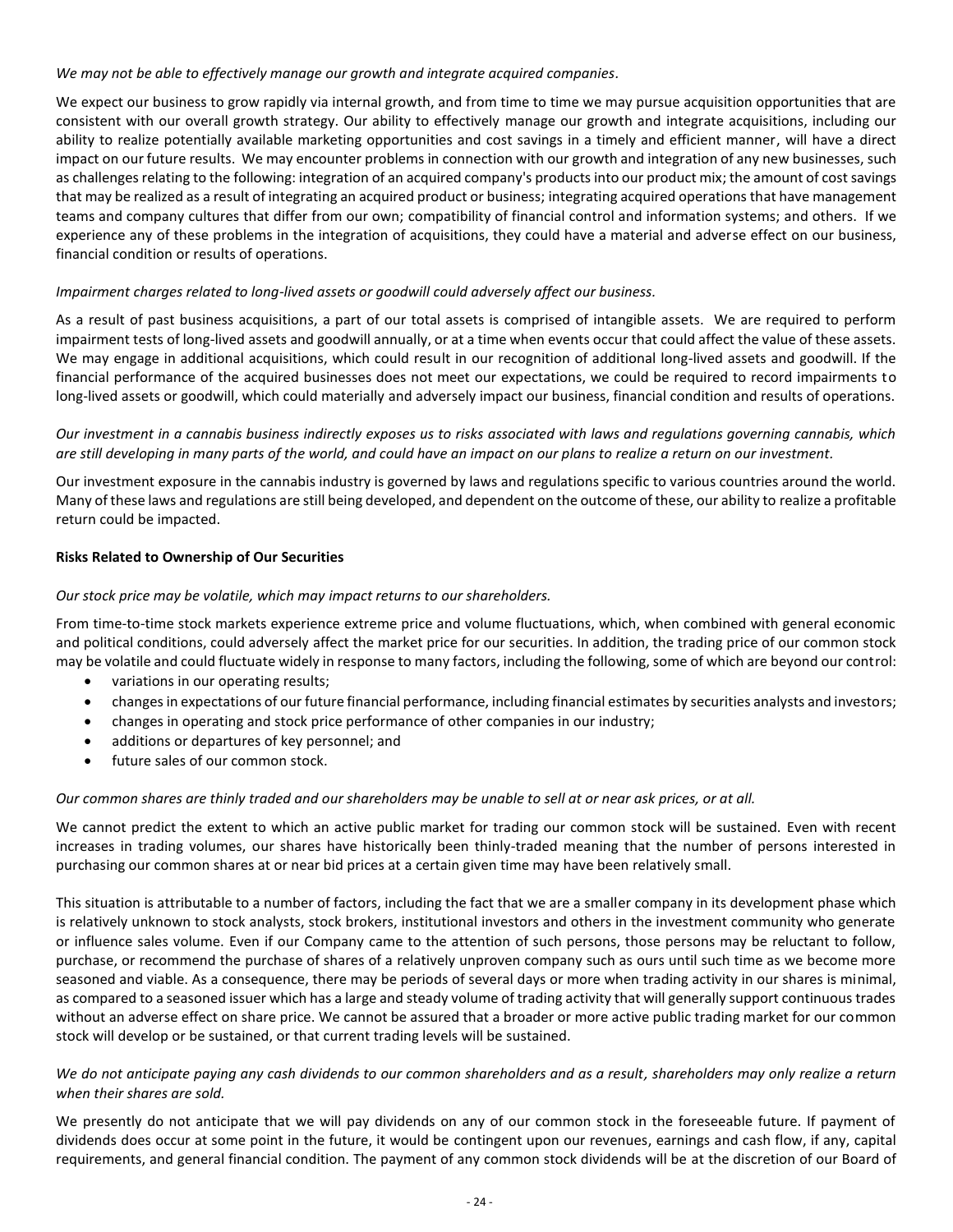Directors. We presently intend to retain all earnings to implement our business plan; accordingly, we do not anticipate the declaration of any dividends for common stock in the foreseeable future.

*Our business is subject to changing regulations related to corporate governance and public disclosure that may increase both our costs and the risk of noncompliance.*

Because our common stock is publicly traded, we are subject to certain rules and regulations of federal, provincial and financial market exchange entities charged with the protection of investors and the oversight of companies whose securities are publicly traded. These entities have issued requirements and regulations and continue to develop additional regulations and requirements in response to public concerns. Our efforts to comply with these regulations have resulted in, and are likely to continue resulting in, increasing general and administrative expenses. Because new and modified laws, regulations and standards are subject to varying interpretations in many cases due to their lack of specificity, their application in practice may evolve over time as new guidance is provided by regulatory and governing bodies. This evolution may result in continuing uncertainty regarding compliance matters and additional costs necessitated by ongoing revisions to our disclosure and governance practices.

## **DISCLOSURE AND INTERNAL CONTROLS**

Disclosure controls and procedures have been established to provide reasonable assurance that material information relating to the Company is made known to management, particularly during the period in which annual filings are being prepared. Furthermore, internal controls over financial reporting have been established to ensure that the Company's assets are safeguarded and to provide reasonable assurance regarding the reliability of financial reporting and the preparation of financial statements in accordance with IFRS.

The Company has worked to enhance our disclosure controls and procedures through the implementation of the *Internal Control – Integrated Framework (2013 Framework)* control framework, issued by the Committee of Sponsoring Organizations of the Treadway Commission, and the *Control Objectives for Information and Related Technology 5.0* framework Issued by the Information Systems Audit and Control Association for the management and governance of information technology.

Management regularly evaluates the effectiveness of the Company's internal controls and as of December 31, 2021 have concluded that these controls and procedures are effective in providing reasonable assurance that material information relating to the Company is made known to them by others within the Company in a timely manner.

## **ADDITIONAL INFORMATION**

Additional information relating to the Company, including our Annual Information Form, is available on SEDAR at [www.sedar.com.](http://www.sedar.com/)